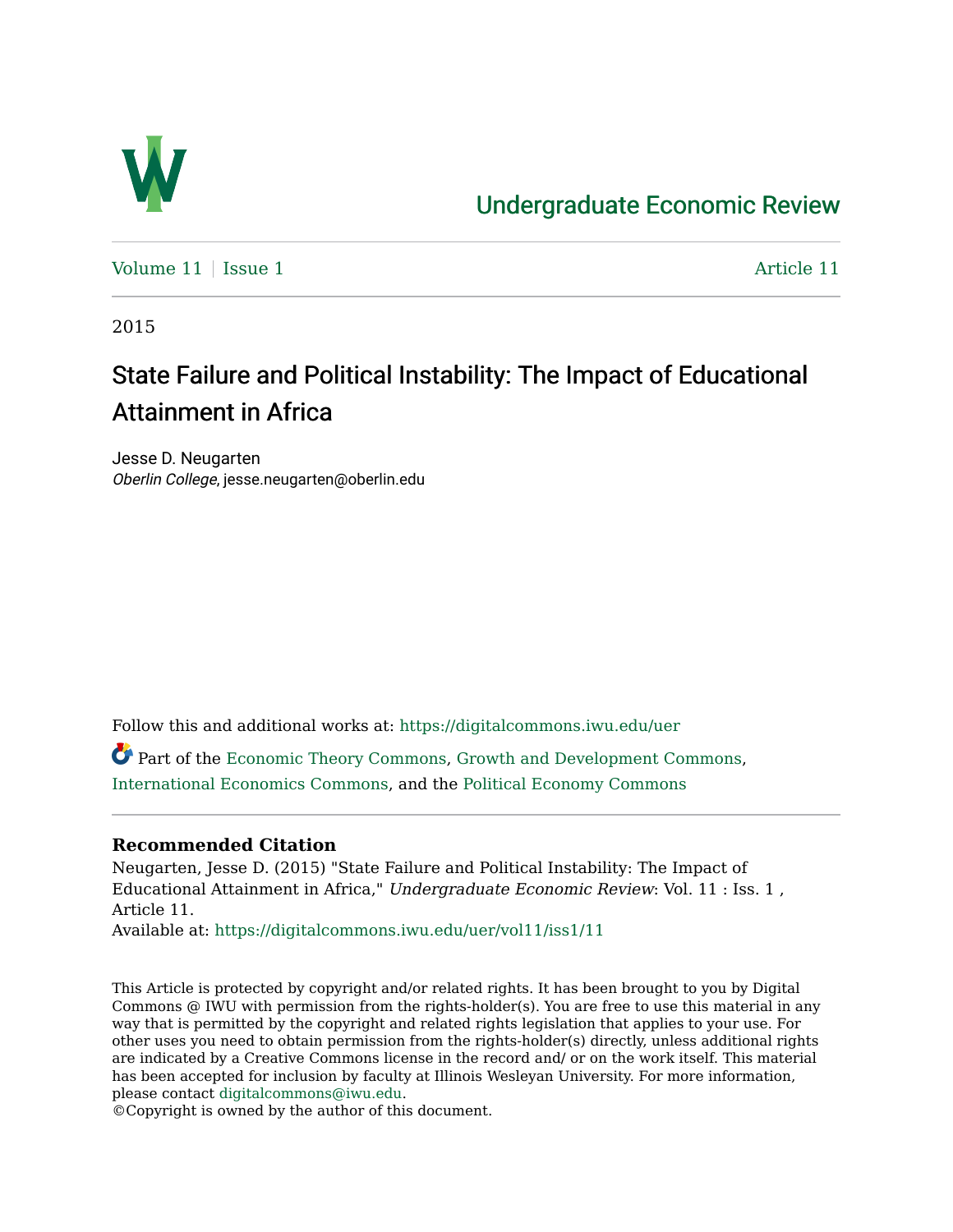## State Failure and Political Instability: The Impact of Educational Attainment in Africa

### Abstract

I investigate the role of educational attainment on state failure and political stability across the African continent. For the empirical analysis, I estimate a Linear Probability Model (LPM) for State Failure by Ordinary Least Squares (OLS). I hypothesize that differences in educational attainment in Africa can explain differences in political stability and state failure. Furthermore, I believe that this effect has persisted over time and that early educational attainment in the late colonial and early independence era is a significant determinant of state affairs in more recent times. I find that early secondary educational attainment explains higher state stability, while tertiary education explains more state instability later on.

#### Keywords

Institutions, Development, Education, Africa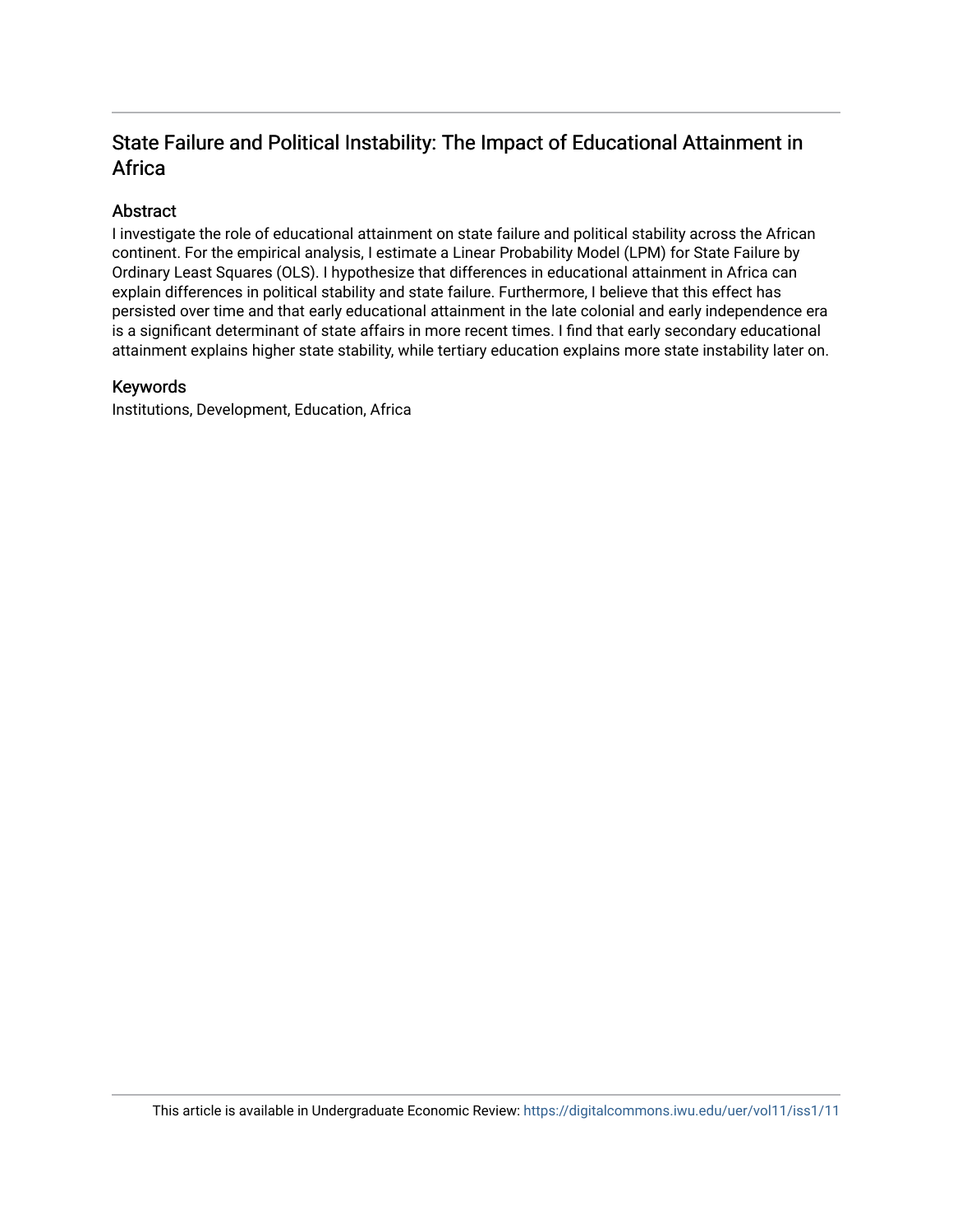## **I. INTRODUCTION**

In this paper, I focus on the direct implications of a nation's failure to develop well functioning institutions in the education sector. More specifically, this paper investigates the role of educational attainment on state failure throughout Africa since 1950, the beginning of the independence era. More so, has the effect of higher educational attainment persisted overtime? The study uses 31 countries ranging from the northernmost tip of Africa to the southernmost. Although educational attainment is not directly an institution, a country's academic achievement is most likely highly correlated with how well the educational sector functions. My investigation is heavily motivated by the work of Robert Rotberg (2003) on the failure and collapse of modern states and builds upon the work of Alesina, Ozler, Roubini, and Swagel (1996) on political stability and growth.

The issue of state failure and instability is one of great concern for the west and the inhabitants of fragile states throughout Africa. Terrorist groups such as Boko Haram (Nigeria), Ansar Dine (Mali), Al-Shabaab (Somalia), and al-Qa'ida (Niger, Mali, Algeria) just to name a few have developed in these unstable regions. In addition, not much empirical work has been done on the issue of state failure, specifically identifying a causal channel for a nations state of affairs. The implications of these untested hypothesis is huge, as unstable states are known to be problematic. An examination of this magnitude, is a international security concern, as terrorist groups are known to emerge from weak or failed states. To add, said states are among the poorest and most underdeveloped. Therefore, it is important to understand what pushes a state to collapse, in hope that policy can work to improve the political and economic stability throughout Africa.

The rest of the paper is organized as follows. In Section 2, I provide an overview of the existing literature. In Section 3, I present my theory of initial human capital on political outcomes. Section 4, presents my empirical strategy and econometric issues. Section 5 briefly describes the data and important descriptive statistics. Section 6 presents my results, and Section 7 concludes.

## **II. THE LITERATURE**

In the field of economics, it seems that the subject of economic development has received a great deal of attention since the early twentieth century. Much work has been done to uncover the foundations of economic growth in developing and advanced countries in an attempt to answer the crucial question: Why are some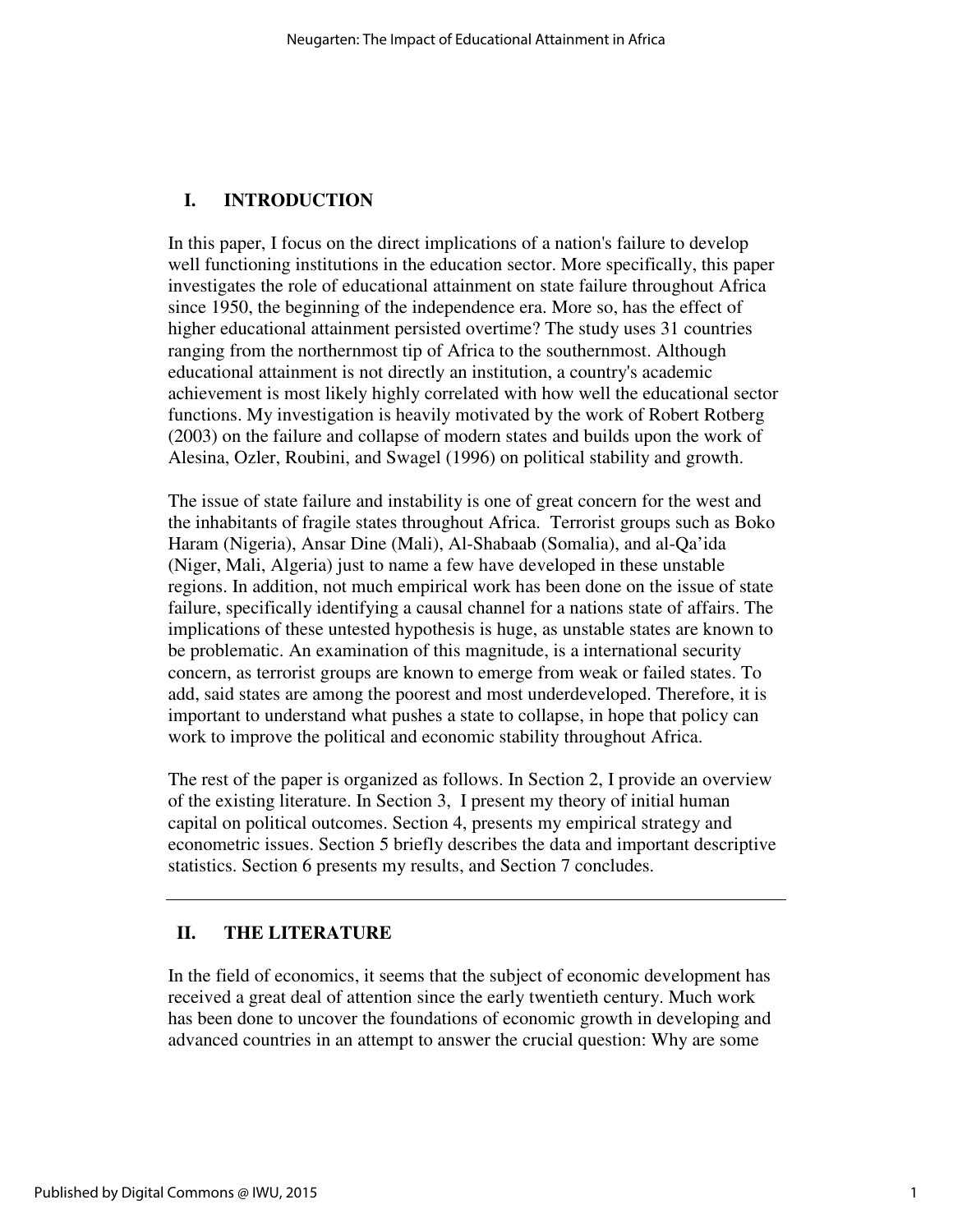countries rich and some poor? Early on, Solow (1956), Cass (1965), and Koopmans (1965) theorized that differences in growth rates could be explained by differences in factor accumulation, the more traditional neo-classical growth models. In particular, Solow argued that cross-country differences in factor accumulation can be attributed to differences in a country's savings rate, while Cass and Koopmans argued that preferences are the key. However, in 1991, Douglas North introduced the role that formal institutions play in development. As North put it (1991, p. 97): "Institutions provide the incentive structure of an economy; as that structure evolves, it shapes the direction of economic change towards growth, stagnation, or decline." Over the past two decades, theories of institutional development have come to dominate the economic development debate, in that creating efficient institutions and improving upon old ones drive development. In addition, Barro's work on the effect of human capital accumulation (1981, 1996, 2001, 2004) on development has made a major impact in academia and policy making circles. Barro (2001) found that educational attainment at the secondary and tertiary level, had significant positive growth effects. In Barro's work he proxies human capital with educational attainment. Although Barro's recent work on human capital is praised, one must give credit to the work of Romer (1990). It is clear that existing empirical literature on the relationship between education (human capital) and growth is rich, and that the models derive concrete results and show that the relationship between education and growth is positive. However, I believe that empirical literature discussing the implications that educational progress can have for a nation, other than economic outcomes is lacking.

Rotberg (2003) presents theoretical literature, analyzing the causal channels behind the failure and collapse of nation-states over the past 30 years. He notes that the academic literature and its implications for international security have found its way to the forefront of international affairs as the number of people impoverished, starving, and deprived of fundamental needs such as defense, healthcare, and education has totaled in the hundreds of millions, killed eight million, and displaced another four million; roughly speaking. Also, the developments in these weak states are a major concern to the more developed states, in a political and economic context. He shows that throughout history, weak states have failed or stayed weak for a number of reasons, such as a nation's geographical, physical, historical, and political circumstances. However, his evidence shows that individual leader's political and economic actions have almost always paved the way to state failure. Rotberg's theoretical work links previous empirical literature on education (human capital) with a framework in which we can empirically test the implications of higher initial human capital on state stability. Alesina, Ozler, Roubini, and Swagel's (1996) work helps shed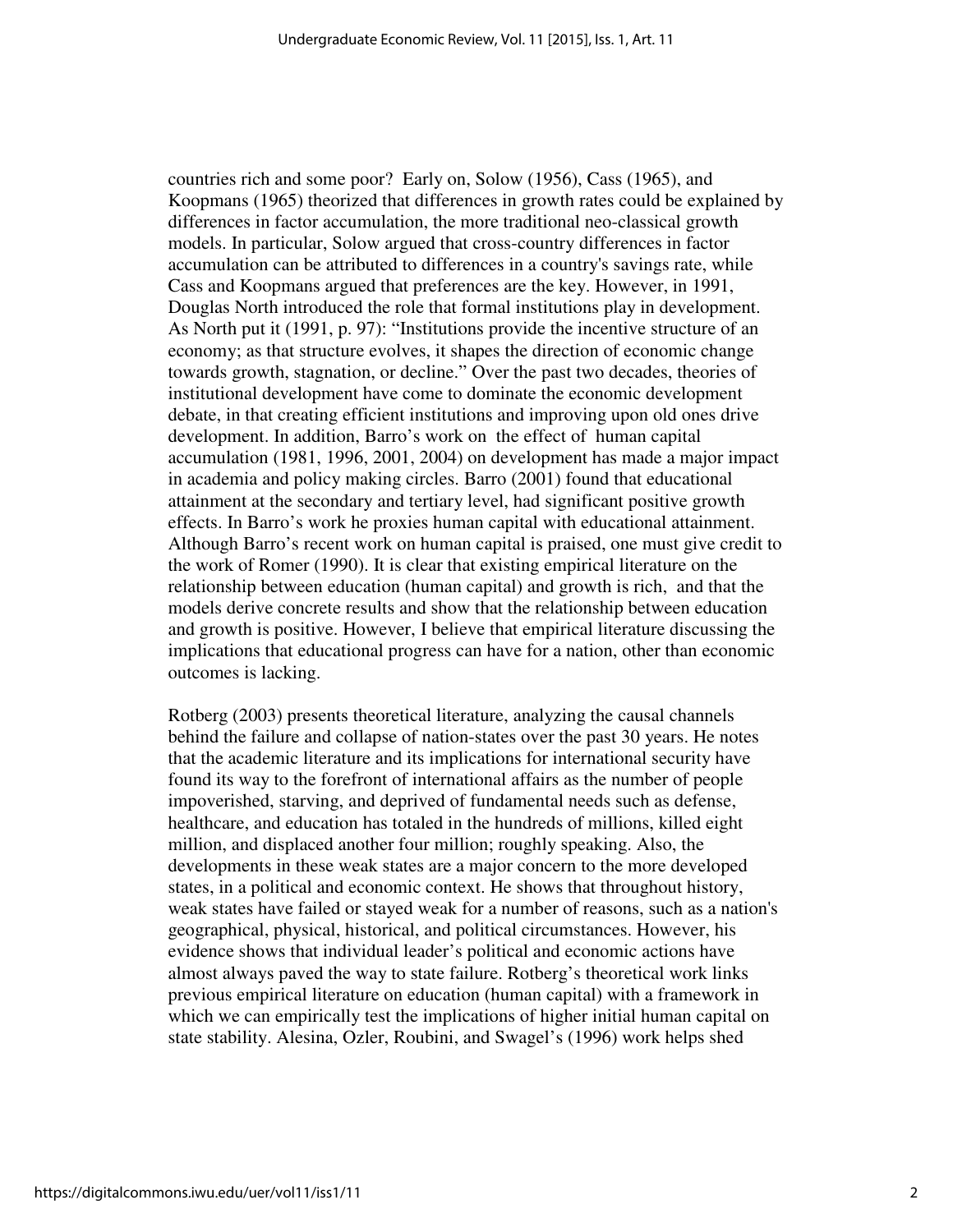some light on the link between political instability and economic growth, essential and quite similar to my analysis. In short, they find that political instability reduces growth, and that the occurrence of a government change increases the likelihood of subsequent changes, suggesting that political instability tends to be persistent over time. However, they neglect the root of this instability, which I hope to unveil in my work. Note that Alesina and Perotti (1996) suggest that the link goes through the effect of instability on investment, however I believe that it goes through education.

Existing literature on education in Africa is abundant and serves my purposes well in developing my hypothesis. Huillery (2009) finds that in French West Africa, investments in education during the colonial period persisted over time. This idea of persistent effects of education, is essential in my analysis. To add, Foster (1977) shows that in most developing countries the modern sector is small, however there are considerable benefits accrued by the people who have access to these positions. Bates (1981) documents the policy behind African nations transformation to a more modern industrialized economy, as well as the implications for social stratification. These esteemed opportunities are awarded economic and status benefits, and importantly an immense premium is placed upon the possession of formal educational credentials for access to these positions. This type of atmosphere led to an increase in demand for higher education in the post colonial period. However, such an increase in supply, in turn increases the demand for more higher education. Eventually, supply outruns demand and the successful elites end up benefiting at the expense of the less successful masses. Thus, african formal education throughout the independence era has in turn promoted political instability, as the masses become unsatisfied. Hanf, Ammann, Dias, Fremery, and Weiland (1975) conclude that this political instability has stemmed from the only political result of education in Africa, maintaining elites socioeconomic status in society as they are able to reinforce their position by securing privileged access to schools. To add, Bibby and Peil (1974) note that access and continuance in education throughout Africa is highly dependent on the social and ethnic origin of the individual, in line with Hanf, Ammann, Dias, Fremery, and Weiland (1975) and Foster (1977).

## **III. THEORY: THE PERSISTENT EFFECTS OF HUMAN CAPITAL ON POLITICAL OUTCOMES**

The current literature on the relationship between political stability and growth is abundant, as outlined in section 2. However, I look to analyze the social structure of education in Africa, in order to explain the rise and fall of failed states and the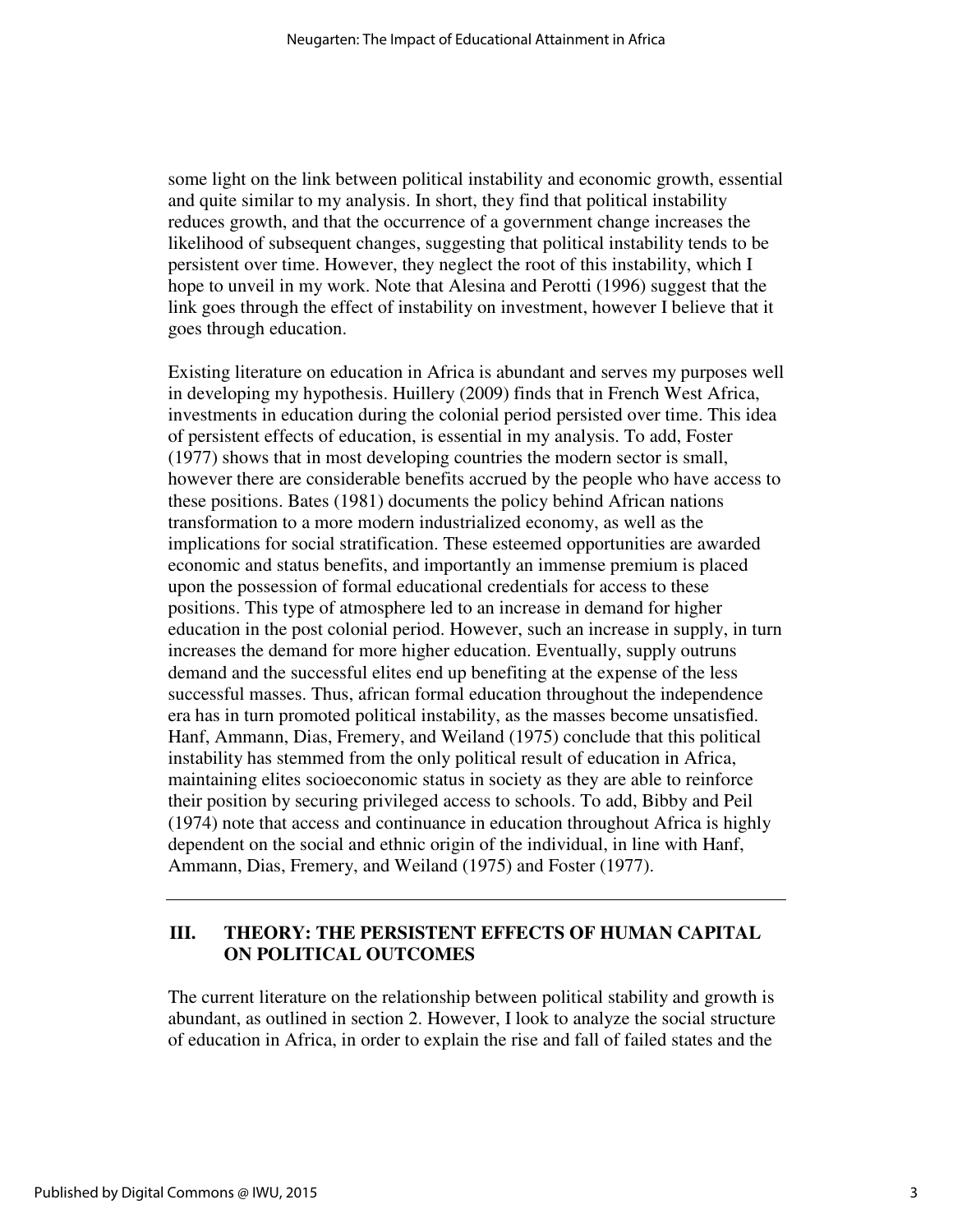political stability of these regions throughout the second half of the twentieth century. I theorize that educational attainment as a proxy for human capital (Barro), is a major determinant of state stability, and that this effect has persisted since the beginning of the independence era until today. At first glance, it is easy to jump to the conclusion that higher human capital early on, should work to increase the political and economic stability of a region, since the growth literature points to such an effect of education on economic growth (Barro, Romer). However, the structure of the education sector and the social inequality prevalent in Africa during the independence era, points to three other possible explanations.

• Hypothesis 1: Higher Educational Attainment at both the secondary and tertiary level leads to more political stability and lowers the probability of state failure.

First, the higher initial human capital a region has early on in the independence era, should translate to better state stability down the road. A highly educated population is able to infuse new technological advancements and living conditions should improve through this channel, which should lead to better political stability in the future as the region progresses. Thus, African nations that had well functioning educational institutions between 1950 and 1965, set up either from colonial times or the new African government, were able to attain higher levels of political stability later. In addition, higher educational attainment al all levels early on may lead to a decline in social inequality, which would create more stability in the region.

• Hypothesis 2: Higher Educational Attainment at both the secondary and tertiary level leads to more political instability and increases the probability of state failure.

As African nations moved away from an agricultural based economy, towards industrialization in the mid twentieth century, having an education became very valuable is securing well paying and high status occupations. As Bates (1981) notes, African governments implemented policy that removed incentives for agricultural production. As African governments took advantage of workers in the agricultural sector through the Marketing Boards put in place during colonial times, these workers began to demand more formal education in the hopes of acquiring jobs in the modern sector, however as the supply of qualified workers exceeded demand many were left with no work. In turn, the masses ended up worse off with an advanced degree and no place to work. Also, note that competition within the elite class led to conflict and over supply, as more and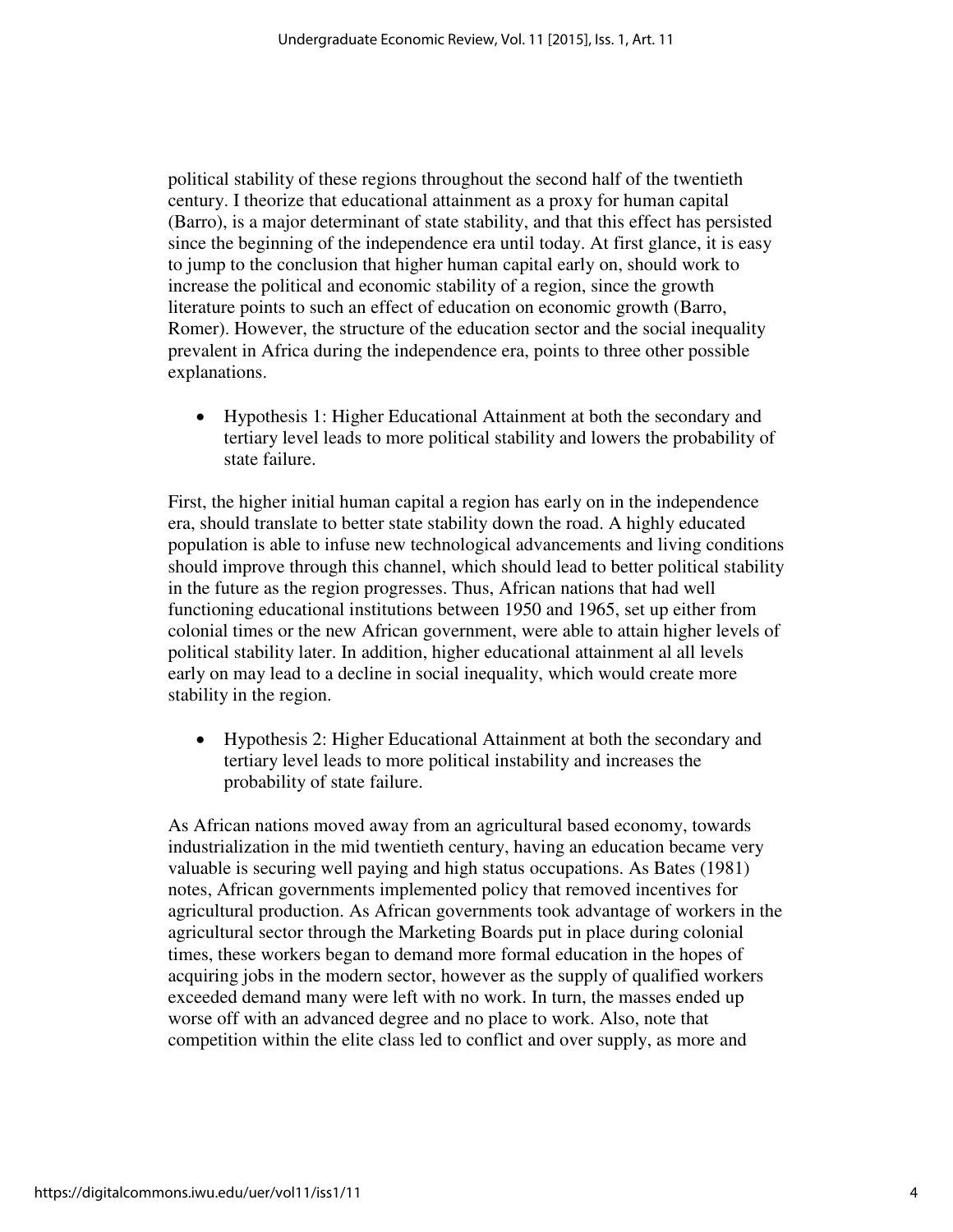more educated people were entering the job market. This led to increased political instability as a new class of higher status elites captured a majority of the power and amassed benefits from the state, leaving the masses and lower status elites behind. Such developments created an atmosphere conducive to conflict between 1950 and 1965, which would continue to escalate into major political instability down the road. the job market. This led to increased politi<br>atus elites captured a majority of the powe<br>leaving the masses and lower status elites atmosphere conducive to conflict between<br>to escalate into major political instability<br>and Attainment at the secondary level and aving the masses and lower status elites<br>atmosphere conducive to conflict between<br>to escalate into major political instability<br>nal Attainment at the secondary level and

• Hypothesis 3: Higher Educational Attainment at the secondary level and tertiary level bring about different effects on state stability.

At the secondary level, increases in the initial level of human capital leads to At the secondary level, increases in the initial level of human capital leads to more political stability, while at the tertiary level, I expect to see more political instability and an increase in the probability of state failure. In post-colonial Africa, access to tertiary schooling became predominantly reserved for the elite class, as access was quite limited for the rest of society. Thus, elites are able to maintain their socioeconomic status in society by securing privileged access to schools for their class, especially their children. In a society where the elite class is able to secure higher education for themselves, they essentially neglect the masses, who remain impoverished unable to move up the social ladder. In turn, such an effect early on, would work to increase political instability. However, at the secondary level, increasing levels of educational attainment would work to increase stability as social and economic inequality between the elite and masses decreases over time. access was quite limited for the rest of society. Thus, elites are able to<br>i their socioeconomic status in society by securing privileged access to<br>for their class, especially their children. In a society where the elite c olitical<br>colonial<br>for the elite<br>are able to<br>d access to<br>he elite class<br>reglect the<br>der. In turn,<br>However, at<br>ld work to<br>e and masses<br>manames and masses<br>were and masses<br>were the<br>manames of<br>the position of the<br>massure of<br>poe

## **IV. THE EMPIRICAL STRATEGY THE EMPIRICAL**

## • **Estimating Framework**

I estimate a generic Linear Probability Model (LPM) for State Failure by I estimate a generic Linear Probability Model (LPM) for State Failure by<br>Ordinary Least Squares (OLS). I use a binary dependent variable, taking on a value of one if a state failed between 1966 and 2014, regressed on a measure of value of one if a state failed between 1966 and 2014, regressed on a measure educational attainment at the secondary and tertiary level averaged over the period 1950 to 1965 and a number of control variables. In addition, I also estimate<br>a simple Ordinary Least Square (OLS) regression using a Political Instability<br>Index as my dependent variable, regressed on the same indepe a simple Ordinary Least Square (OLS) regression using a Political Instability Index as my dependent variable, regressed on the same independent variables and controls as stated above. More formally, the equation:

$$
y_i = \alpha_0 + \delta s e_i + \gamma t e_i + \beta X_i + \epsilon_i \tag{1}
$$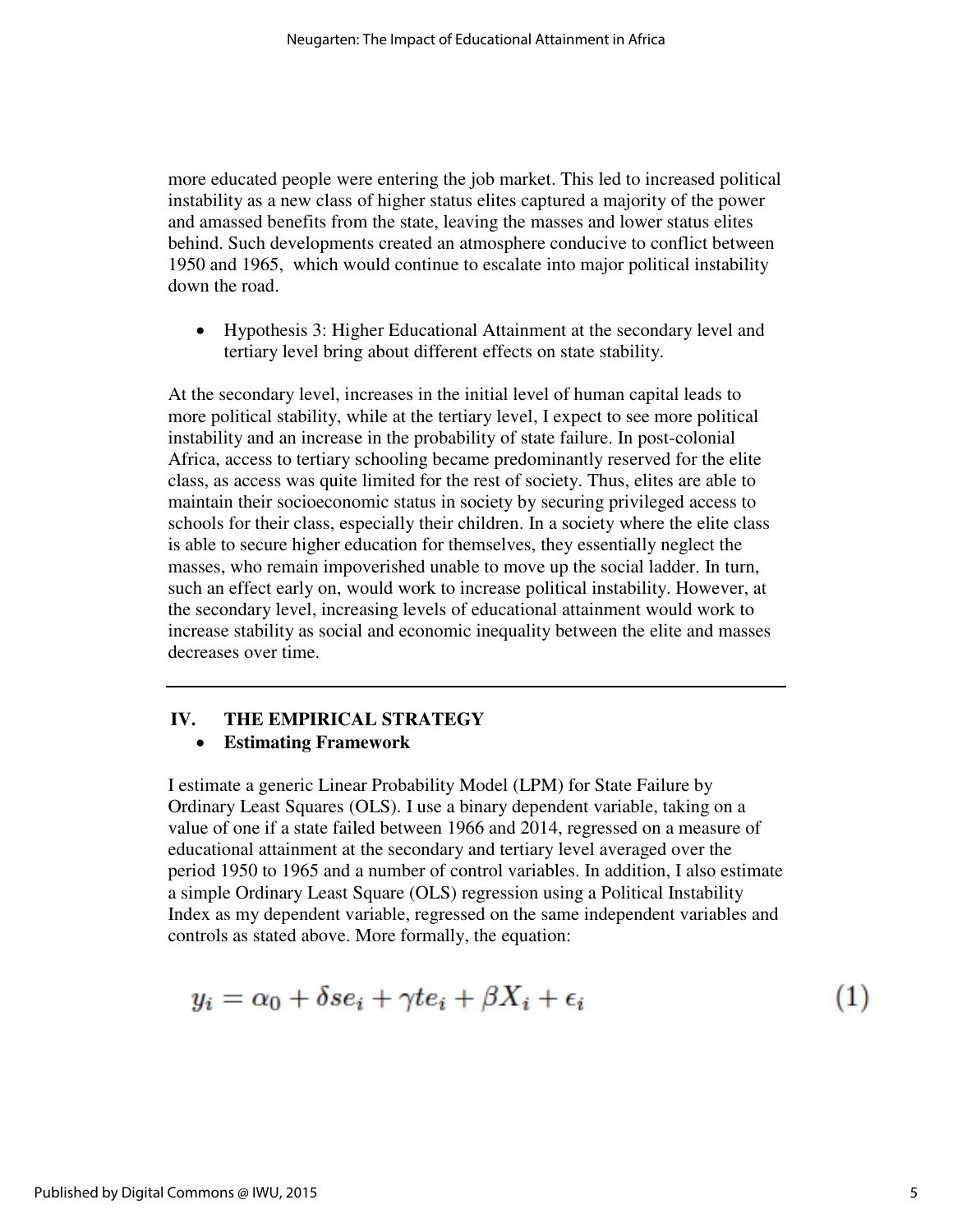where yi is the observed binary outcome of state failure or the Political Instability Index in the OLS framework, sei measures secondary educational attainment, tei measures tertiary education, and Xi represents a number of country level control variables. The last variable is a standard normally distributed error term. The parameters of interest are delta and gamma.

Xi is the set of control variables described in section 4 and summarized in more detail in table 1 of the appendix: Economic Development (population density) Ethnicity (Ethnolinguistic Fractionalization), Health (Total Life Expectancy at Birth) Colonial Heritage (British Dummy). Outcomes are those outlined in section 5 and presented in Table 3 and 4. I also control for educational attainment at the secondary and tertiary level in 2010, as well as the period between 1966 and 2014, in order to make sure that the effect of education on state failure persists, and that the effect is not due to more recent levels of educational attainment. These outcomes are those outlined in section 5 and presented in Table 2 and 4.

#### • **ECONOMETRIC ISSUES**

It is important to note that the model presented above in section 4.1 does pose a few econometric concerns. First, it remains plausible that control variables included in previous specifications do not capture all necessary factors. In addition, the small sample size of 31 countries is of course noteworthy, however the educational attainment data necessary for my analysis is only available for these 31 countries in Africa, which restricts my sample size. Last, heteroskedasticity is present in the data. To be clear, my analysis looks to find a causal relationship between early educational attainment and more recent political stability in Africa. In order to identify such an effect, I control for the economic, health, ethnic, and colonial characteristics of 31 countries in Africa between 1950 and 1965. I argue that these controls are the most precise and that they take into account a large part of the additional characteristics that may account for differences in political stability across Africa between 1966 and 2014.

First, I follow the existing literature and control for economic development using a population density measure in order to take into account economic factors that may have influenced political stability in the later period. I use this variable, since there are limited measures of early economic development in Africa, In similar fashion, I control for the general health of the population using total life expectancy at birth to account for the possibility that a healthier population may lead to more stability in the long run. In addition, I make sure to take into consideration the ethnic variation between regions during the independence era in Africa. I follow the existing literature by Easterly and Levine (1997), and take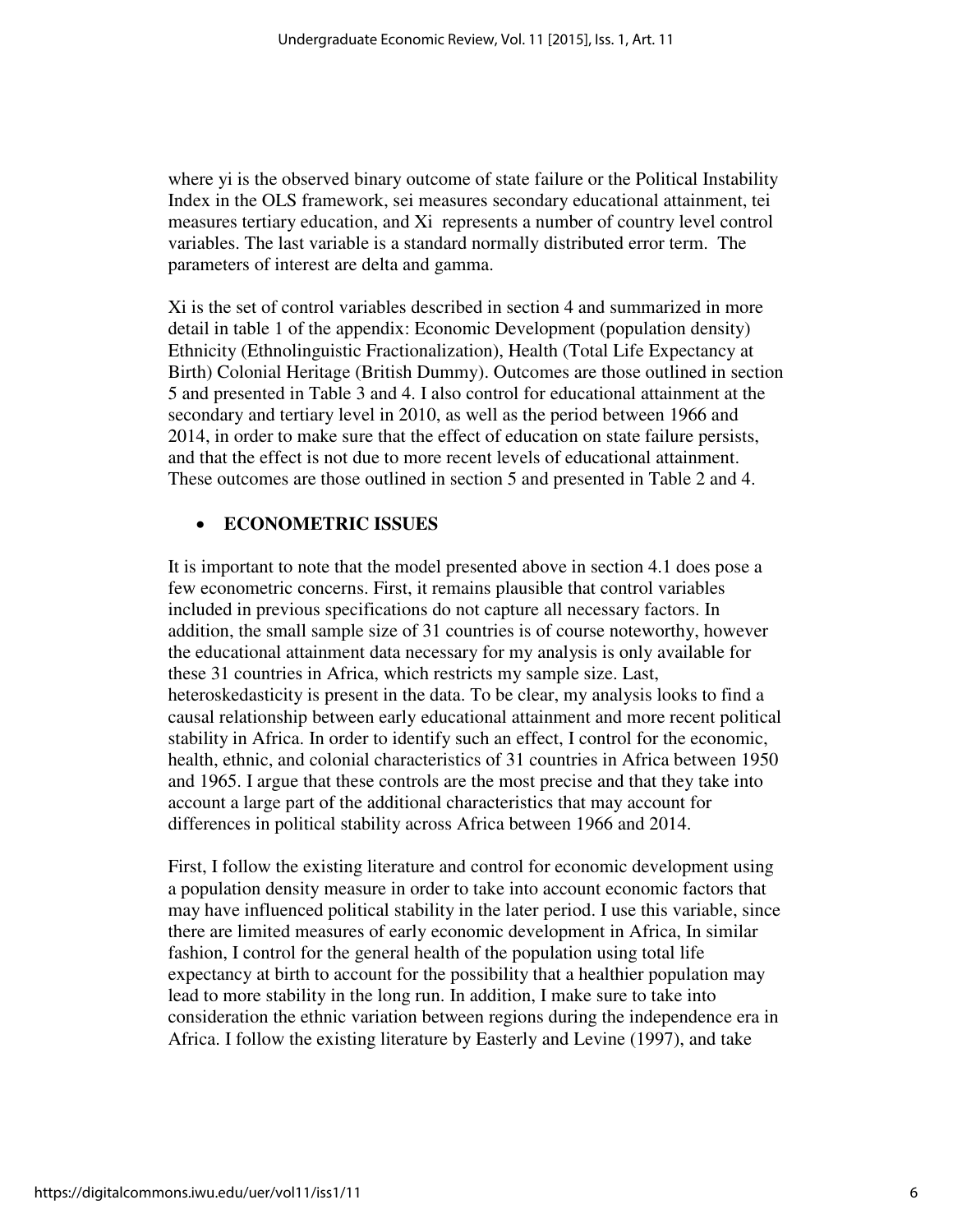into account that ethnic conflict is an important determinant of the political economy of many nations as it leads to political instability and disappointing economic performance. I also use a dummy variable to distinguish between countries that were under colonial rule by different European powers. I control for the effect that different colonial policies and ruling tactics may have had on the political stability of those states. Last, it may be the case that more recent educational attainment has led to certain state political conditions rather than the levels between 1950 and 1965. Thus, I control for such an effect using secondary and tertiary educational attainment in 2010 as well as between 1966 and 2010. I use these various controls in my estimation strategy and I find that my results are robust to these factors.

Second, I must address the heteroskedasticity evident in the data. In the presence of heteroskedasticity, my standard errors are sure to be biased and will lead to bias in test statistics and confidence intervals. Since OLS assumes that errors are both independent and identically distributed I employ robust standard errors to correct for this effect. This allows me to correct for heteroskedasticity and generate unbiased conclusions from my regression estimates.

Last, my sample size only includes 31 observations. Such a small sample size raises concerns about robustness and validity. However, data from such an early period in the developing world is not as complete as we would like. Therefore, my choices are quite limited to the data available on educational attainment, population density, Ethnolinguistic fractionalization, and total life expectancy at birth between 1950 and 1965. I believe that I have employed the relevant methods in order to generate robust results and identify a persistent causal relationship between education and political stability in Africa.

## **V. DATA AND DESCRIPTIVE STATISTICS**

Table 6 provides descriptive statistics for the key variables of interest and control variables. Note that my sample consists of 31 observations. The small sample size is one of the main shortcomings of the data presented in this analysis. Table 6 outlines number of observations, mean, standard deviation, maximum values, and minimum values for each variable used in the study. Most notably, secondary school completion rates among my sample ranges from .2 to 11.8 percent, while tertiary school completion rates only range from 0 to 2 percent of the 20 to 24 year old cohort. However, the mean value for secondary school completion rates is 1.63, while for tertiary school completion rates the value is .309 percent. The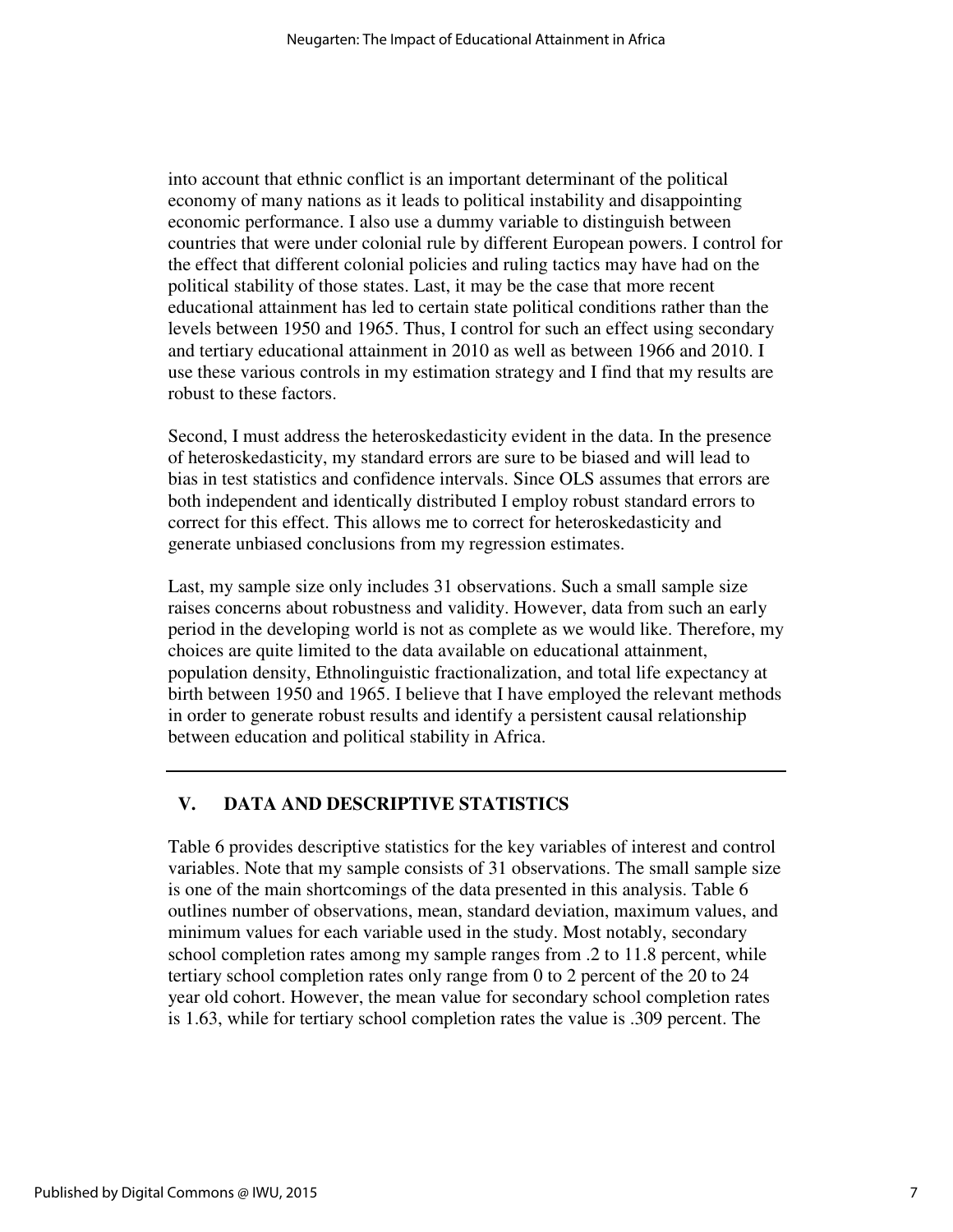data displays quite a large disparity between secondary and tertiary school completion rates in Africa.

#### • **DEPENDENT VARIABLES**

I follow Rotberg's literature on failed states in constructing my main dependent variable, State Failure. The variable is a binary outcome, since either a nation fails or it does not. In line with Rotberg, I define "state failure" as the final outbreak of civil war, ethnic intrastate conflict, or any major violence between distinct groups with the intent to impose a unilateral result. These conflicts may arise from a variety of sources, such as a government's inability to provide political or public goods to its people or increased corruption leading to excluded or discriminated against groups who loose trust in the government. However, I do not explicitly place a restriction on the way in which a state may fail in constructing my variable. Although, I do confine such conflicts where more than 1000 deaths occurred and leave out violence resulting from independence, since this is universal to all African nations. To construct my dataset, I use The State Fragility Index and War List constructed by the Center for Systemic Peace. The study outlines 332 state conflicts across the globe from 1946 to the present day, excluding conflicts resulting in less than 500 deaths. Conflicts include inter-state, intra-state, civil, ethnic, communal, and genocidal violence and warfare. For clarity, a country received a value of 1 if the "state failed" between 1966 and 2014, otherwise it received a zero value.

My secondary dependent variable, the Economist's Political Instability Index measures the social, economic and political factors associated with political instability in 165 countries worldwide in 2009. The index ranks nation on a scale of 0 (no vulnerability) to 10 (highest vulnerability) and has two components- an index of underlying political instability vulnerability and an economic distress index. The overall index is a simple average of the two component indexes and it is comprised of 15 indicators in all. To be clear, the index takes into account inequality (Gini Index), state history (date of independence), corruption (economist intelligence unit country ratings), ethnic fragmentation (Alesina, Alberto 2003), trust in institutions (Africa Barometer World Value Surveys), status of minorities (Minorities at Risk Project), history of political unrest (PIFT Database), risk of labor unrest (Economist Intelligence Unit, Risk Briefing), level of social provision (Infant Mortality Rate), geographic neighbors (Economist Intelligence Unit), Regime Type and Factionalism (Economist Intelligence Unit), growth in income (Economist Intelligence Unit), unemployment rate (Economist Intelligence Unit), and finally GDP per capita in 2007 (World Bank). However, I only use the political instability component in my analysis, neglecting the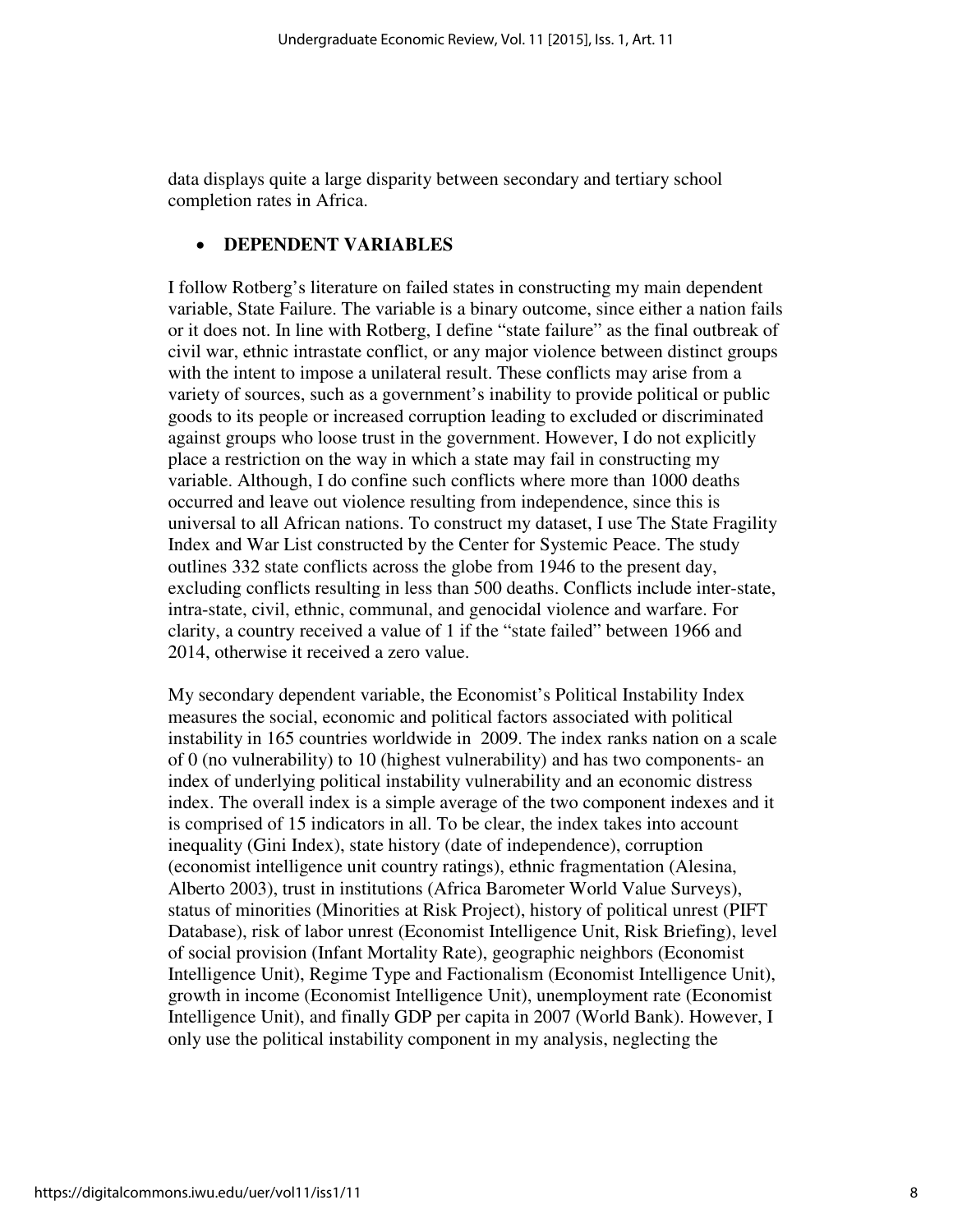economic indicators. I use this index to check the validity of the results I find with my main dependent variable, State Failure (Any Case). I expect similar results since a failed state should have a very high ranking on the Political Instability Index.

### • **INDEPENDENT VARIABLES**

In constructing my main independent variable, I follow existing literature on economic development and measure educational attainment as a proxy for human capital, using Barro and Jong-Wha Lee's (2000) New Data Set of Educational Attainment in the World. The data set includes primary, secondary, and tertiary school completion rates for 146 countries at 5-year intervals from 1950 to 2010 for various cohorts ranging from 15 to 74. The data are estimates, using forward and backward extrapolation from certain benchmark statistics. In particular, the authors used census and survey data from UNESCO, Eurostat, and other sources to provide benchmarks for school attainment by gender and age group. In my case, I take the average of secondary school completion rates for the 20 to 24 cohort from 1950 through 1965 and do the same for tertiary schooling. For clarity, I take the average of the years 1950, 1955, 1960, and 1965 for the 20 to 24 age group. I leave out primary school completion rates as Barro (2010) finds that primary educational attainment is insignificantly related to economic development, and in my study primary school completion rates are insignificant as well. I rather concentrate on higher levels of education in my study.

I control for Economic Development (Population Density, Latitude), Ethnicity (Ethnolinguistic Fractionalization), Health (Total Life Expectancy at Birth, Infant Mortality Rate per 1000 Births) Colonial Heritage (British Dummy) from 1950 to 1965. In addition, I control for 2010 educational attainment at the secondary and tertiary level as well as for educational attainment in the period 1966-2010 for the 20 to 24 age cohort. Details are outlined in Table 5 of the appendix.

## **VI. REGRESSION RESULTS**

Tables 1-4 present the regression results. Table 1 and 2 present results for the simple Linear Probability Model (LPM) estimation by Ordinary Least Squares (OLS), where the dependent variable is State Failure. Table 1 consists of five columns, where the first presents results for the reduced form estimation including all 31 countries. Column 2-5 present results including controls for economic development, ethnicity, health measures, and colonial heritage. Table 2 presents results for the persistent effect of education, controlling for educational attainment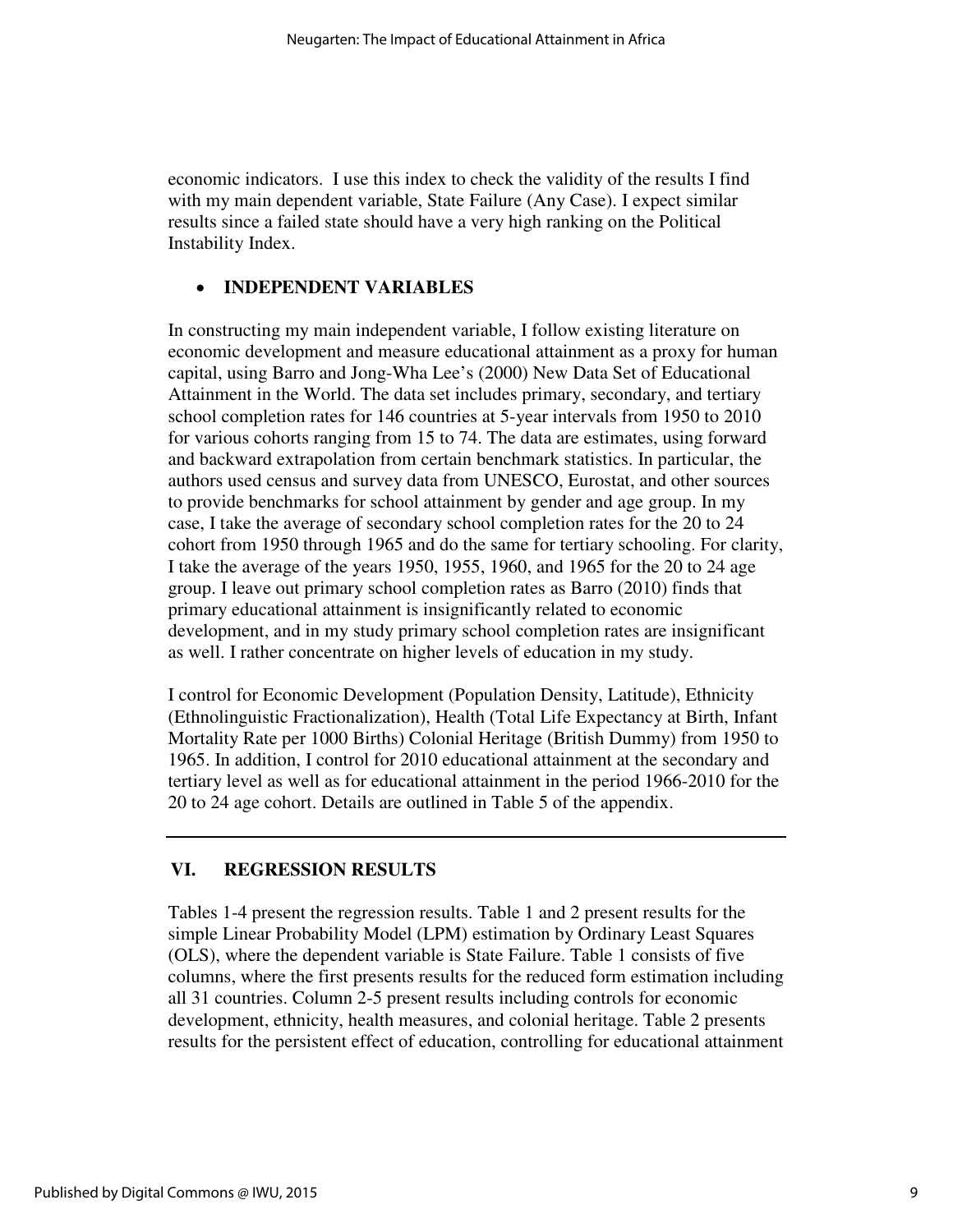at the secondary and tertiary level in 2010 and the period between 1966 and 2014. Column 1 presents results for the reduced form estimation including all 31 countries, while column 2-4 includes the education controls. Table 3 and 4 present results for the simple Ordinary Least Squares (OLS) estimation, where the dependent variable is the Political Instability Index. The regression results in table 3 and 4 are formatted identically to table 1 and 2. Note that below each coefficient, I present corresponding standard errors and I note the significance level next to each coefficient. In addition, I present the  $R^22\$  statistic in the last row of each column.

#### • **LPM RESULTS**

Table (1) in the appendix presents results for the Linear Probability Model (LPM) estimation by Ordinary Least Squares (OLS) of the form presented in equation (1), using State Failure as my dependent Variable. First, note that the effect of educational attainment at the secondary level increases and stays highly significant at the 5 and 10 percent level across specifications. On the other hand, the effect of educational attainment at the tertiary level slightly decreases across specifications and the significance level falls from significant at the 1 percent level to 10 percent once all controls are taken into consideration.

To be specific, the reduced form estimation shows that a one percentage point increase in educational attainment at the secondary level between 1950 and 1965, decreases the probability of state failure between 1966 and 2010 by approximately 7.5 percent. Once controlling for economic progress, ethnic variation, health measures, and colonial heritage, I find that a one percentage point increase in educational attainment at the secondary level decreases the probability of state failure by roughly 8.9 percent. In addition, a one percentage point increase in educational attainment at the tertiary level between 1950 and 1965, increases the probability of state failure between 1966 and 2014 by approximately 30 percent. Once again controlling for economic progress, ethnic variation, health measures, and colonial heritage, I find that a one percentage point increase in educational attainment at the tertiary level increases the probability of state failure by 27 percent.

However, I then control for education at the secondary and tertiary level in 2010 and throughout the period 1966 to 2010. I conduct this exercise to check for persistent effects of early educational attainment, rather than the effect of more recent education. Results for this specification are presented in table (2) in the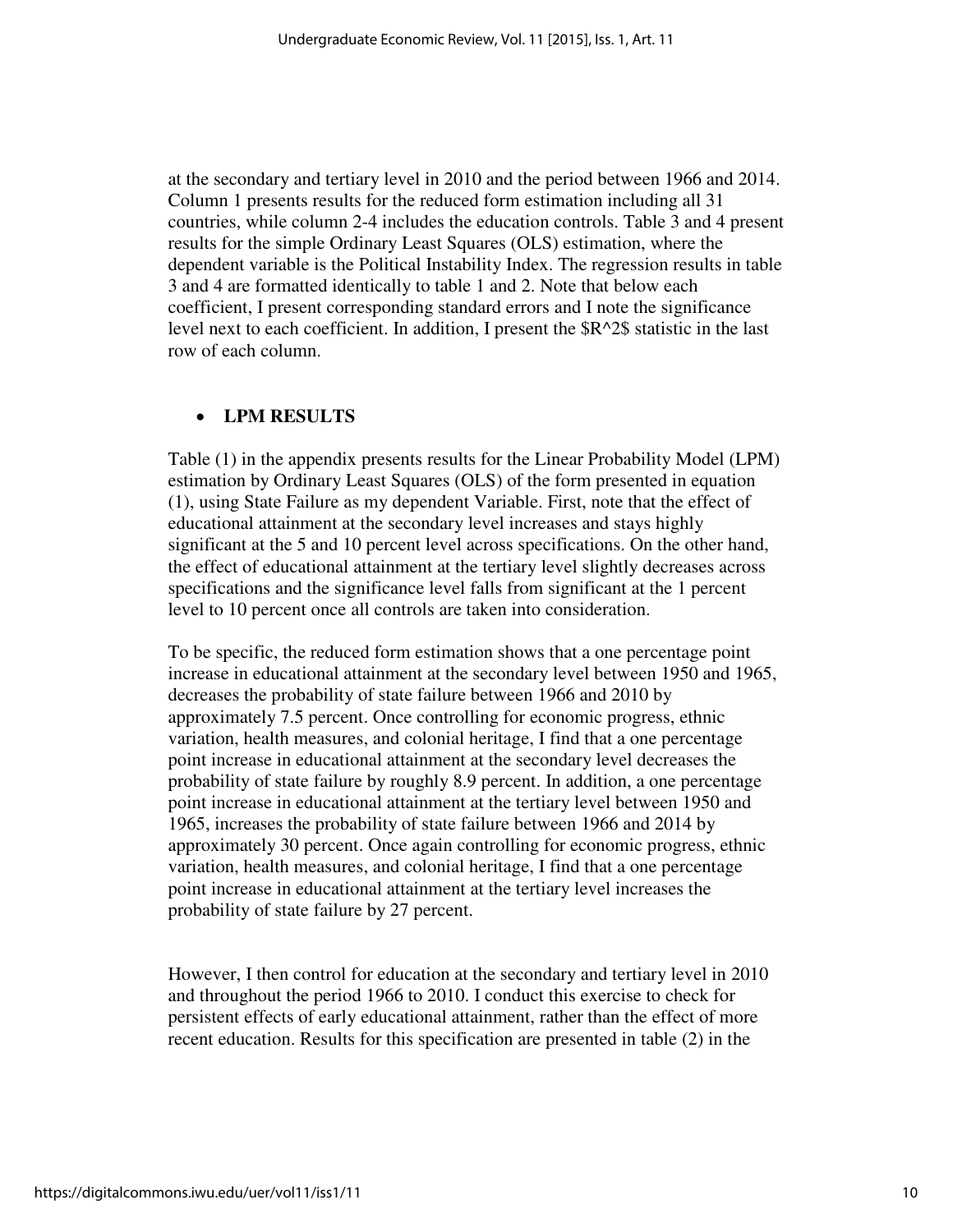appendix. I find similar results to those presented in table (1). Tertiary educational attainment and secondary educational attainment both remain significant across all specifications.

At the secondary schooling level, I find that controlling for educational attainment at both the secondary and tertiary level in 2010, a one percentage point increase in educational attainment between 1950 and 1965, decreases the probability of state failure between 1966 and 2014 by approximately 8.8 percent. Controlling for average educational attainment between 1966 and 2010, I find that a one percentage point increase in secondary educational attainment decreases the probability of state failure by 8.1 percent. At the tertiary schooling level, I find that controlling for educational attainment at both the secondary and tertiary level in 2010, a one percentage point increase in educational attainment between 1950 and 1965, increases the probability of state failure between 1966 and 2014 by approximately 27 percent. Controlling for average educational attainment between 1966 and 2010, I find that a one percentage point increase in tertiary educational attainment increases the probability of state failure by 25 percent.

Importantly, I find that educational attainment at the secondary and tertiary level in 2010 and throughout the period 1966 to 2010 are insignificant across all specifications in table (2). These results indicate that only early educational attainment is a significant determinant of state failure between 1966 and 2014. Thus, the effect of early educational attainment has persisted over time.

## • **OLS RESULTS**

Table (3) in the appendix presents results for the Ordinary Least Squares (OLS) estimation of the form presented in equation (1), using the Political Instability Index as my dependent variable. First, note that secondary educational attainment is negative and significant throughout all specifications. Second, tertiary educational attainment is positive and highly significant at the 1 percent level across specifications. These results are similar and robust to those found in table (1) and (2). To reiterate, the Political Instability Index ranks countries on a scale of 0 (no vulnerability) to 10 (highest vulnerability).

The reduced form estimation, with no controls in column (1), indicates that a one percentage point increase in educational attainment at the secondary level between 1950 and 1965, decreases political instability by approximately .28 of an index point. For example, such a movement on the 2009 Political Instability Index is synonymous to transitioning from the political state of Zimbabwe to that of South Africa. The results remain robust throughout as I add on the control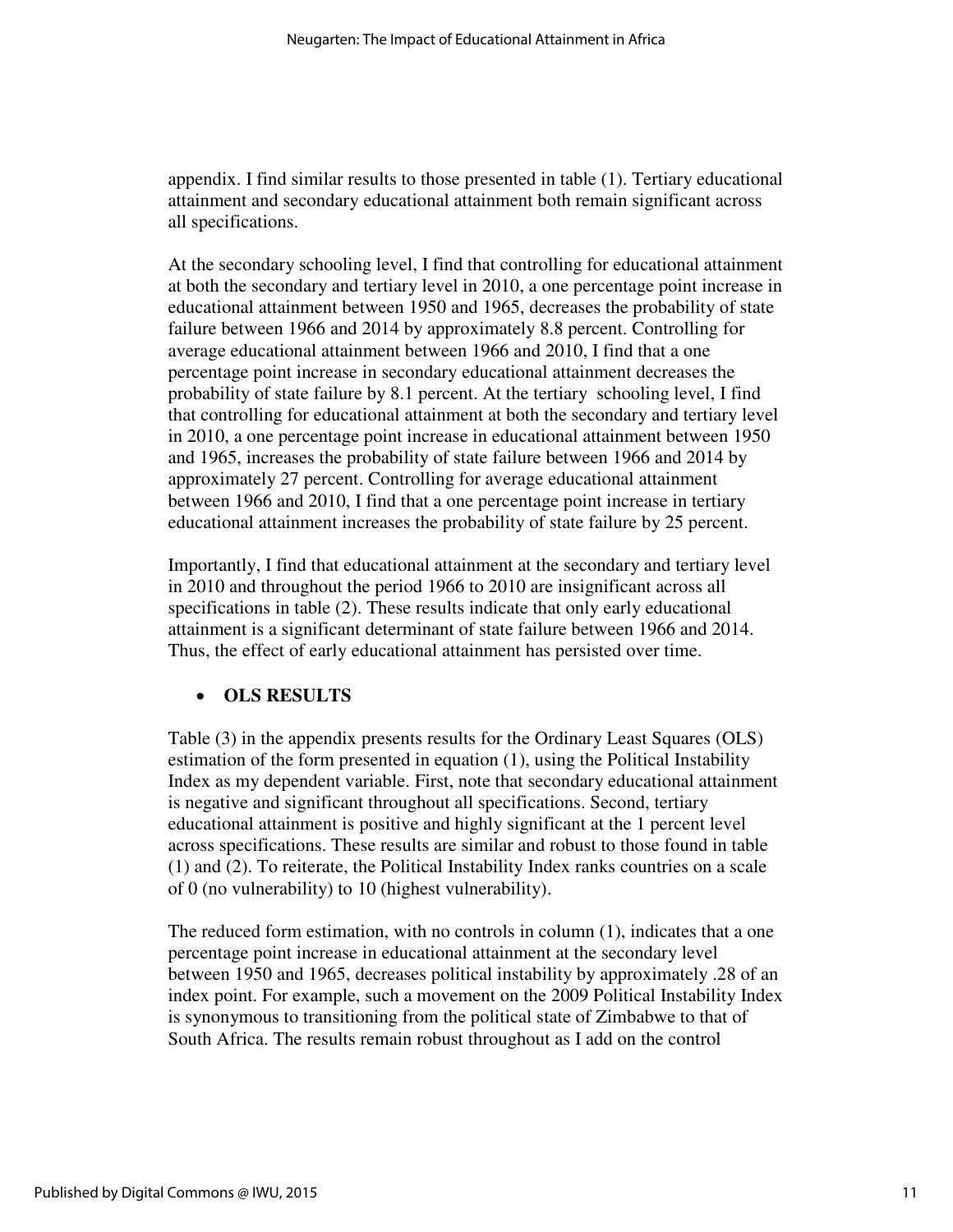variables. Once controlling for economic progress, ethnic variation, health measures, and colonial heritage, I find that a one percentage point increase in educational attainment at the secondary level decreases political instability by approximately .29 of an index point. At the tertiary level, my results indicate that a one percentage point increase in educational attainment between 1950 and 1965, increases political instability by approximately .85 of an index point. Adding on the various control variables once again, my results remain robust and the effect slightly increases. I find that a one percentage point increase in educational attainment at the tertiary level increases political instability by roughly .86 of an index point. Such a movement on the 2009 Political Instability Index is synonymous to transitioning from the political state of Ivory Coast to that of Sierra Leone.

Once again, I control for education in 2010 and throughout the period 1966 to 2010. I find similar results to my results in table (2), that secondary educational attainment is negative and significant, while tertiary educational attainment is positive and significant across specifications. Table (4) in the appendix presents my results.

I find that once controlling for educational attainment at both the secondary and tertiary level in 2010, a one percentage point increase in educational attainment at the secondary level decreases political instability by approximately .29 of an index point. Also, once controlling for average educational attainment between 1966 and 2010, I find that a one percentage point increase in educational attainment at the secondary level decreases political instability by approximately .36 of an index point. Last, I control for both, and find that the effect only diminishes slightly. I find that a one percentage point increase in educational attainment at the secondary level decreases political instability by approximately .28 of an index point. At the tertiary level, controlling for educational attainment at both the secondary and tertiary level in 2010, a one percentage point increase in educational attainment increases political instability by approximately .89 of an index point. Also, once controlling for average educational attainment between 1966 and 2010, I find that a one percentage point increase in educational attainment at the tertiary level increases political instability by approximately .92 of an index point. With the addition of both education controls, I find that a one percentage point increase in educational attainment at the tertiary level increases political instability by roughly .9 of an index point.

These results indicate that using the Political Instability Index as my dependent variable, I once again find a negative relationship between secondary education and state stability, as well as a positive relationship between tertiary education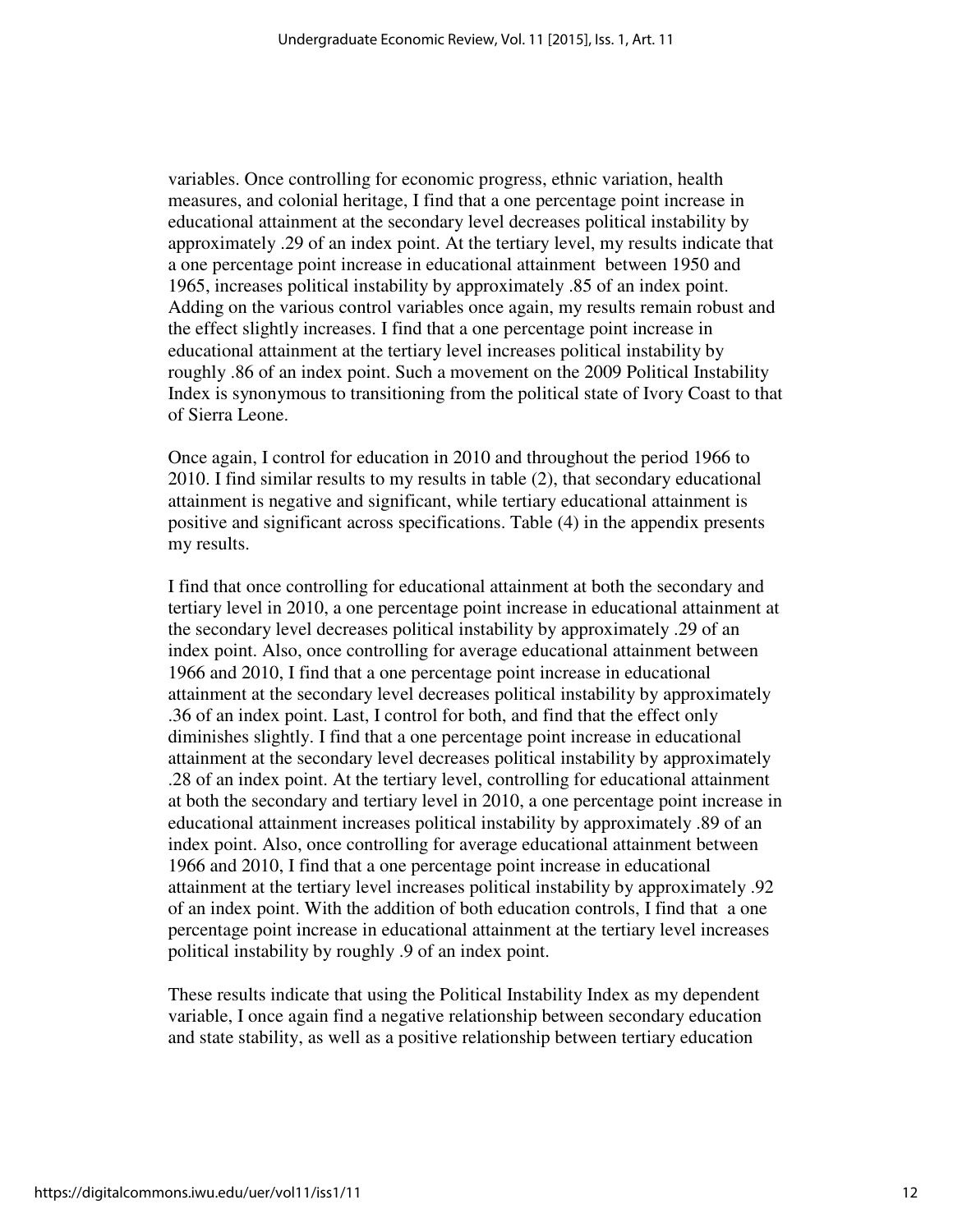and state stability. Also, I find that educational attainment at the secondary and tertiary level between 1950 and 1965 both stay significant once controlling for education in 2010, as well as the period 1966 to 2010. This indicates, that in was in fact early education that had a significant effect on state stability in Africa during the second half of the twentieth century. I once again find the additional education controls to be insignificant, pointing to a persistent effect of early educational attainment on state stability today.

#### **VII. INTERPRETATIONS**

The results presented in table (1)-(4) most clearly resemble hypothesis 3 as stated in section (3.3). To summarize, I find that higher levels of initial human capital at the secondary level for individuals in the 20 to 24 year old cohort, throughout the period 1950 to 1965, increases state stability and decreases the probability of state failure. In addition, I find that higher levels of human capital at the tertiary level decreases state stability and increases the probability of state failure in the later period. To quickly reiterate, I find that a one percentage point increase in educational attainment at the secondary level decreases the probability of state failure by roughly 8.8 percent and decreases state stability by approximately .28 of an index point between 1966 and 2014 once I add on all controls. At the tertiary level, I find that a one percentage point increase in educational attainment increases the probability of state failure by roughly 27 percent and decreases state stability by approximately .88 of an index point between 1966 and 2014 once all controls are taken into consideration. The results are all quite robust across all specifications in both estimation frameworks and support my hypothesis that higher levels of human capital at the secondary and tertiary level bring about different effects on state stability.

Importantly, I find that initial tertiary educational attainment levels during the independence era in Africa, had a much larger effect on state stability and state failure in more recent times than does secondary education. There are a few possible interpretations of this finding. However, I must first extrapolate on my findings in general.

First, it is clear that I find a positive effect of early human capital at the secondary level on state stability. In post-colonial Africa, the elite class was quite small compared to the majority of the African population. Therefore, increasing initial human capital for the masses would allow them to infuse new technological advancements and bring about better living conditions. This should lead to better political stability in the future as the region progresses economically, and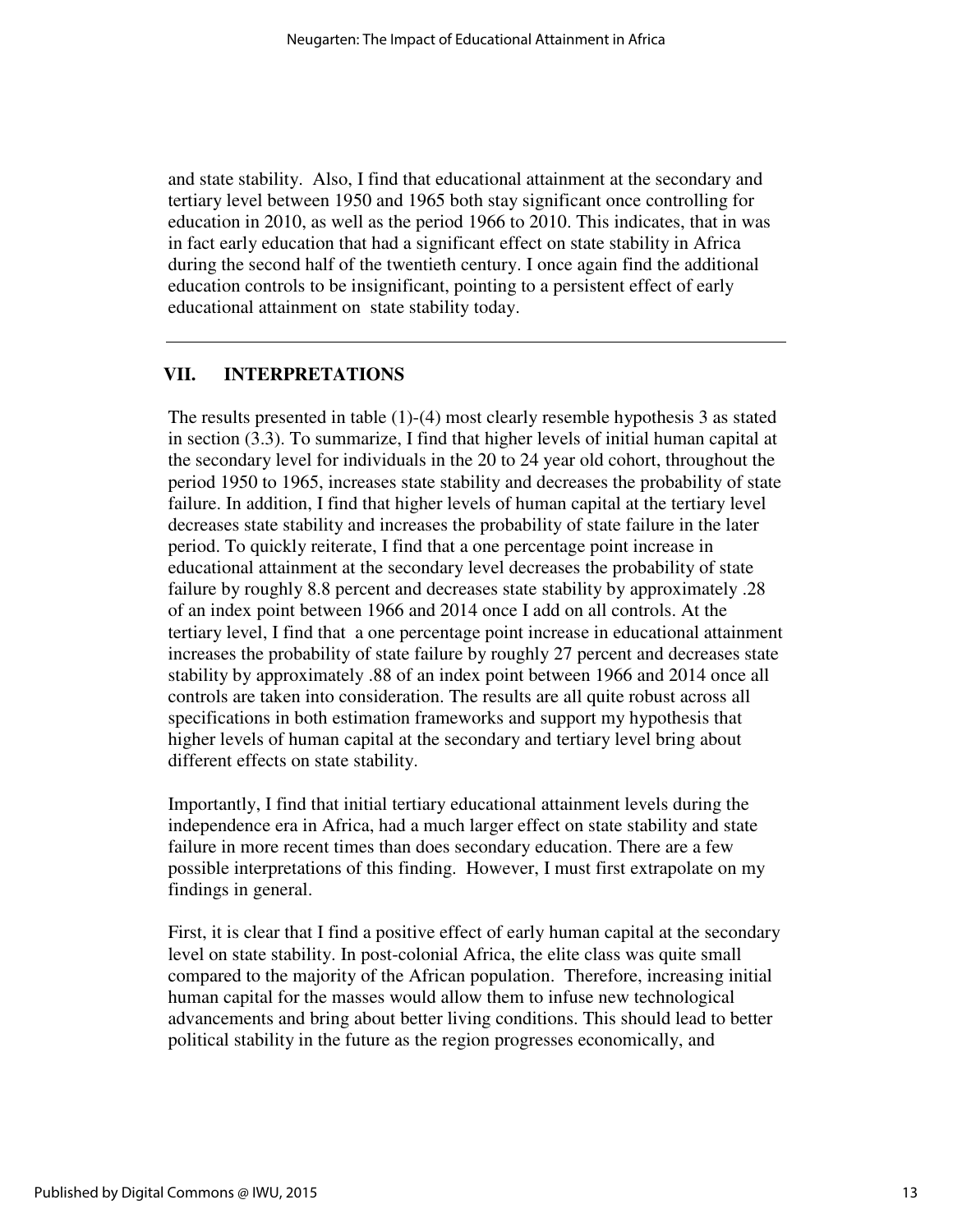political stability follows. The African nations that had well functioning educational institutions between 1950 and 1965, set up either from colonial times or the new African government, were able to attain higher levels of political stability later on. In general, increased education for the masses early on should lead to a decline in social inequality, which would create more stability in the region.

Second, I find a negative relationship between early human capital at the tertiary level on state stability. In post-colonial Africa, elites were able to secure privileged access to schools allowing them to maintain their socioeconomic status in society. Such an effect early on would have a ripple effect on increasing socioeconomic inequality in African society. As the elites continued to garner additional political power, securing privileged access to schools for their class, especially their children, they become more powerful and leave the rest of society behind. In the end, the elites have amassed political and economic power, while the masses remain impoverished, taken advantage of, and unable to move up the social ladder. The socioeconomic inequality created by the dynamics of elitist education would work to create conflict between the masses and the people in power, leading to more political instability.

The class dynamics in Africa during the independence era can explain why tertiary education had a larger effect on political stability than secondary education. Upon independence in a majority of African countries, the more educated black elites were able to gain power. Once in control, this group continued to secure privileged access to higher levels of education and maintain their positions within the class structure. More so, they made sure that their children followed in their footsteps in securing the best education possible, while the rest of society may have had access to education of a much lower quality or none at all. Over time, such an atmosphere would be conducive to clashes between the elite class and the larger lower class. Therefore, once the elite class was in power it would have been very easy to suppress the rest and have a large effect on state stability in the long run. Central to my thesis, I find that the effect of educational attainment in the independence era, has persisted until today.

#### **VIII. CONCLUSION**

This paper presents evidence that higher educational attainment at the secondary level as a proxy for human capital between 1950 and 1965, decreases political instability and the probability that a state fails between 1966 and 2014. Also, my results suggest that tertiary education in the early independence era increased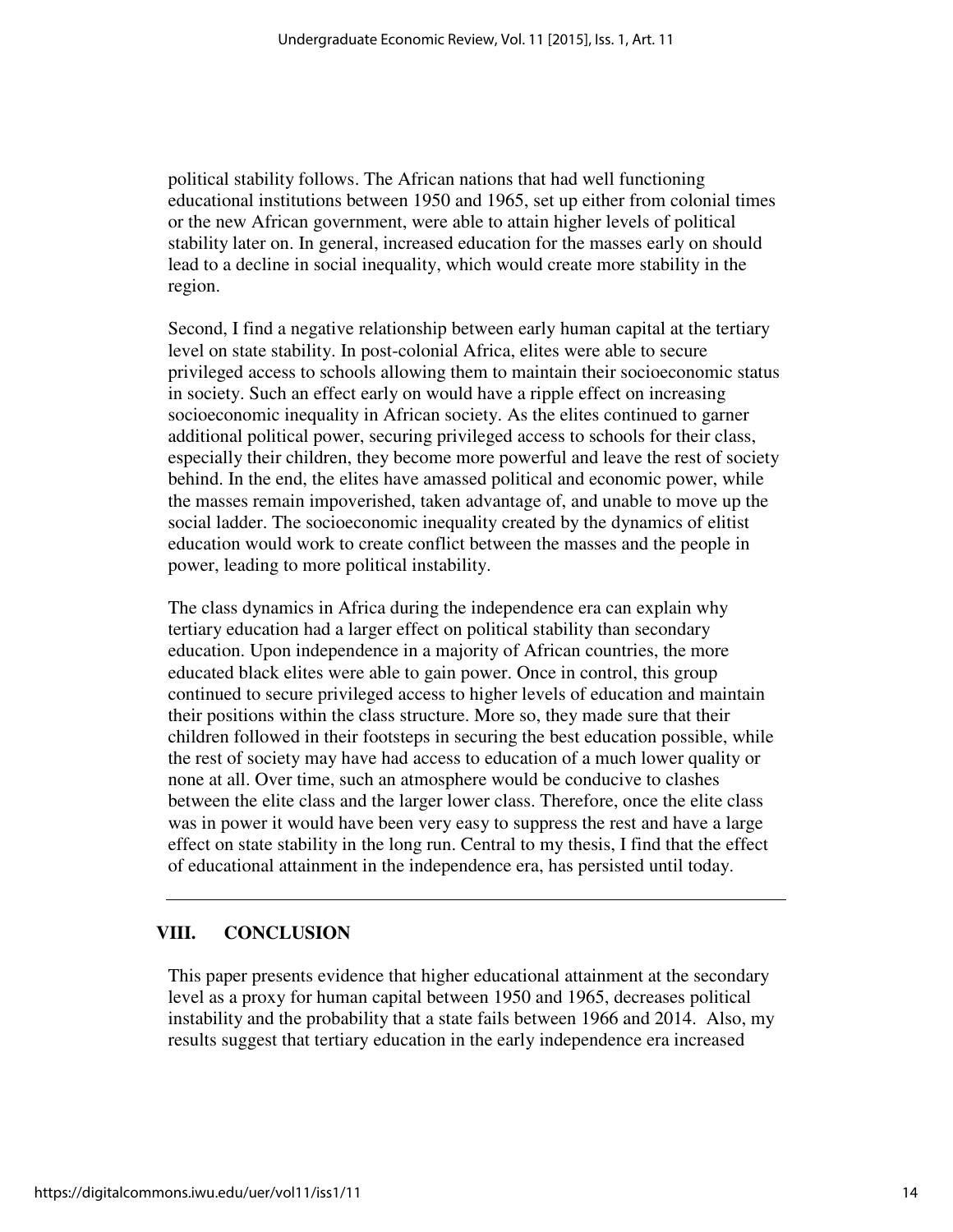political instability in the later period. I discussed three hypothesis or causal channels. I found that state stability is significantly determined by levels of educational attainment at the secondary and tertiary level between 1950 and 1965. A Linear Probability Model (LPM) by Ordinary Least Squares (OLS) was used to determine the probability of state failure, while a simple Ordinary Least Squares (OLS) regression was estimated to determine a country's level of political instability. The results are robust to a set of controls including economic progress, ethnic variation, health measures, colonial heritage, and educational attainment estimates in 2010 and between 1966 and 2010.

To end, a discussion of education policy implemented by colonial governments and newly self-dependent African governments is necessary. In addition, a call for future research and data collection. Although I find robust results, we can not ignore the legacy that policy in colonial times left on a country's political outlook. Specifically, the effect of education policy can be hard to empirically measure in colonial times, so I share an example. Prior to independence in 1960, the Somali state was split between British rule in the north and Italian rule in the south. Each region had different education policies and when Somalia become independent, and merged to form the United Republic of Somalia, education became a major priority with the new government. However, progress was slow as the new government was unable to reform and expand the education system effectively. They had issues integrating the two different education systems developed by the British and Italians. Today, Somalia is one of the most fragile states in the world. The country went through civil war in 1988 and total state collapse in 1991. The events in Somalia help stress the role that education plays in the developing world. To finish, my results may indicate that countries who were able to decrease educational inequality, by focusing on the accessibility of education for the masses in the independence era, were able to create a more stable economic and political environments down the road. In short, education is an important determinant of state stability and state failure.

Finally, more data and finding other creative ways to measure state failure, education, and inequality in colonial times is necessary to improve our understanding of the effect of education on political stability in the developing world. Specifically, improving the measurement of human capital using the quality of human capital rather than using years of schooling or completion rates. It is clear that human capital accumulation is an important component of economic growth as demonstrated in the literature, but understanding the root cause of this human capital accumulation within Africa's social structure is an integral part of such an analysis, which I hope to have shed some light on here.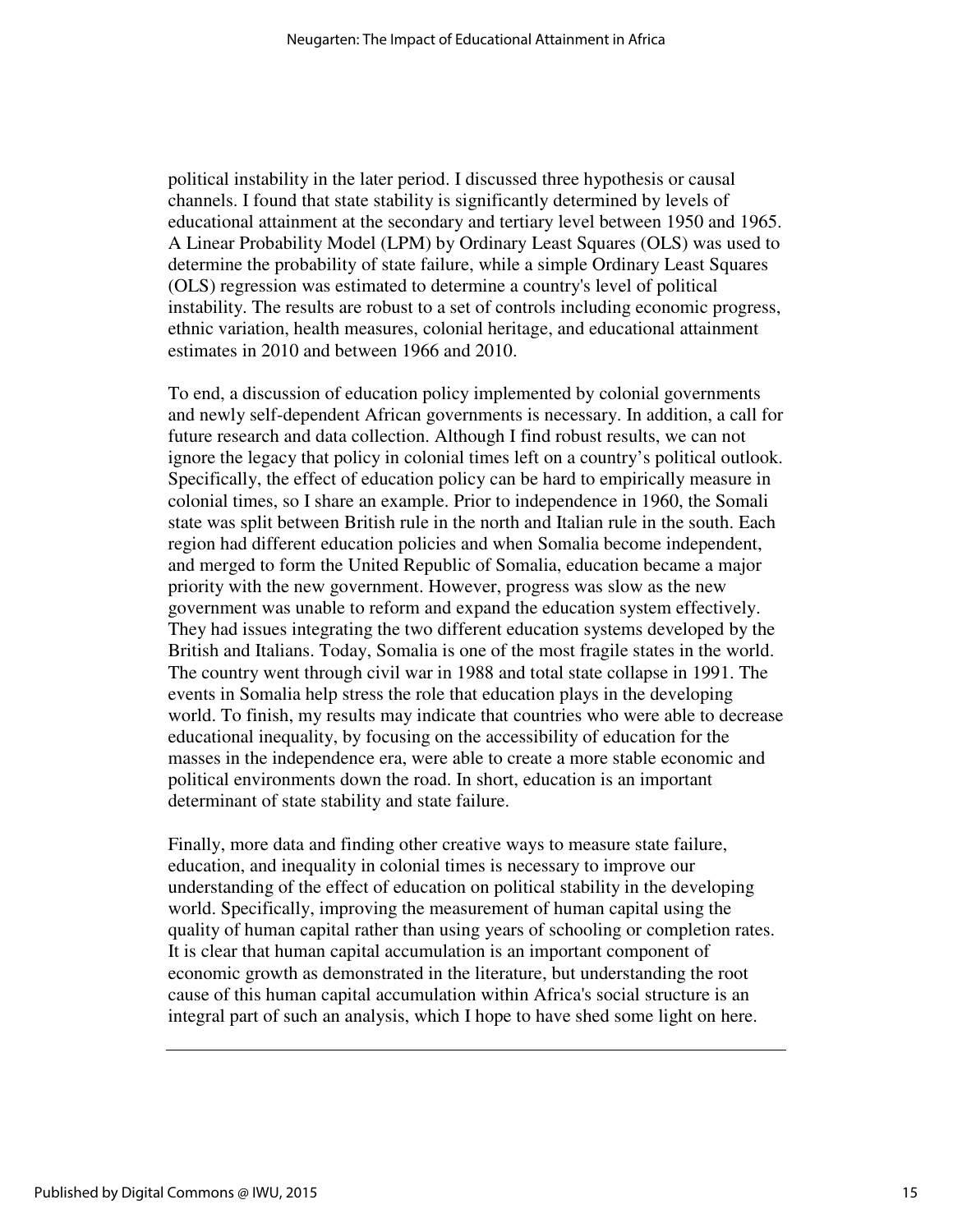Undergraduate Economic Review, Vol. 11 [2015], Iss. 1, Art. 11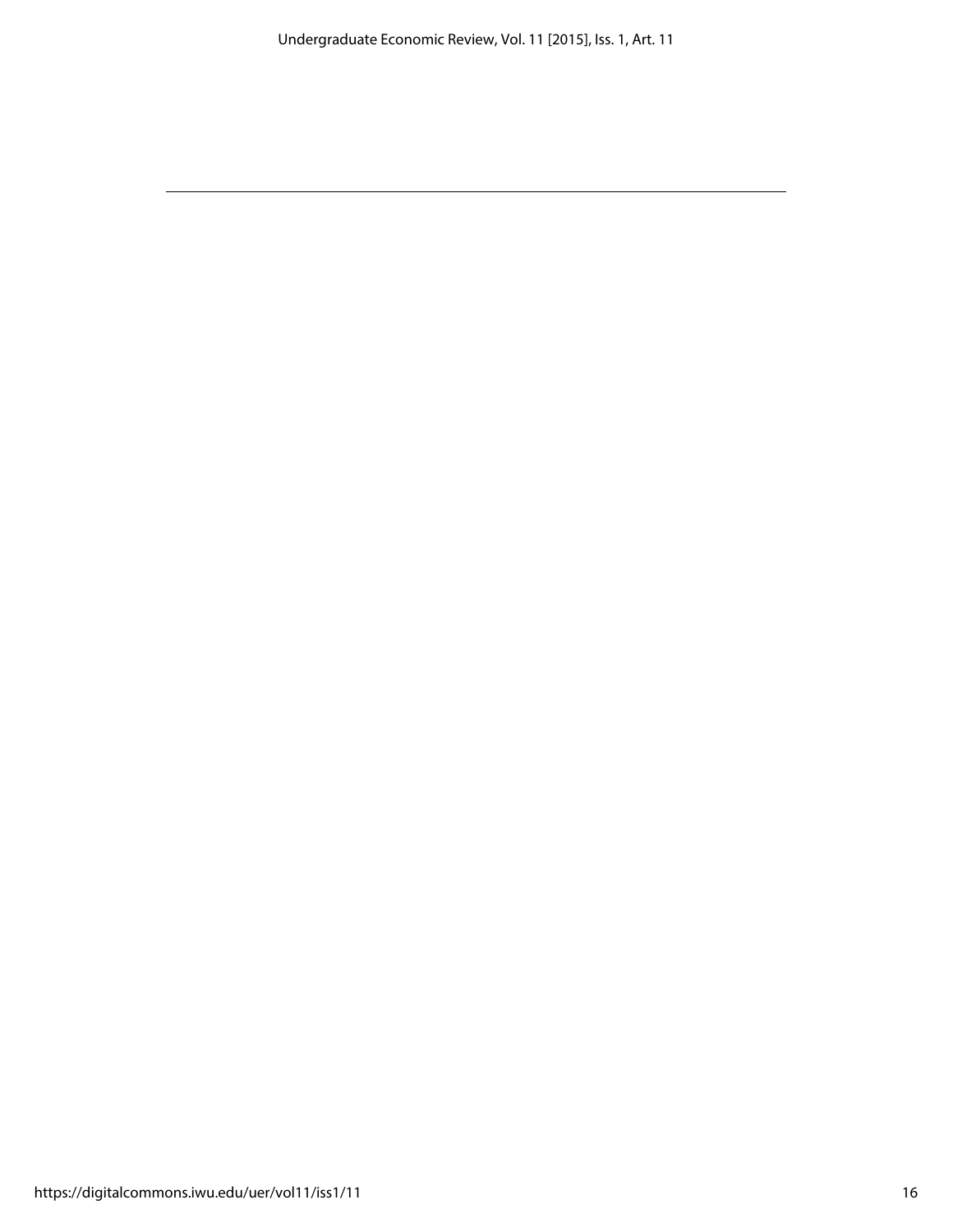## **APPENDIX**

|                              |                |                 | State Failure  |               |               |
|------------------------------|----------------|-----------------|----------------|---------------|---------------|
| Variable                     | (1)            | (2)             | (3)            | (4)           | (5)           |
| Secondary Completion         | $-.0746442***$ | $-.0784566$ *** | $-.0749452***$ | $-.0800633**$ | $-.088555***$ |
| (Robust SE)                  | (.0183358)     | (.0190296)      | (.0157677)     | (.0309482)    | (.0239558)    |
| Tertiary Completion          | .3001408***    | .2802754***     | .2799106**     | .27639**      | .2720111*     |
| (Robust SE)                  | (.1055577)     | (.1023509)      | (.1190755)     | (.1232249)    | (.1473654)    |
| Economic Development Control | No             | Yes             | Yes            | Yes           | Yes           |
| <b>Ethnicity Control</b>     | No             | No              | Yes            | Yes           | Yes           |
| Health Control               | No             | No              | No             | Yes           | Yes           |
| Colonial Heritage Dummy      | No             | No              | No             | No            | Yes           |
| Observations                 | 31             | 31              | 31             | 31            | 31            |
| $R^2$                        | 0.1529         | 0.2296          | 0.2707         | 0.2731        | 0.2973        |

#### Table 1- Educational Attainment and State Failure

The estimates reported in parentheses are standard errors. \*\*\*,\*\*, and \* indicate statistical significance at the 1%, 5%, and 10% level, respectively.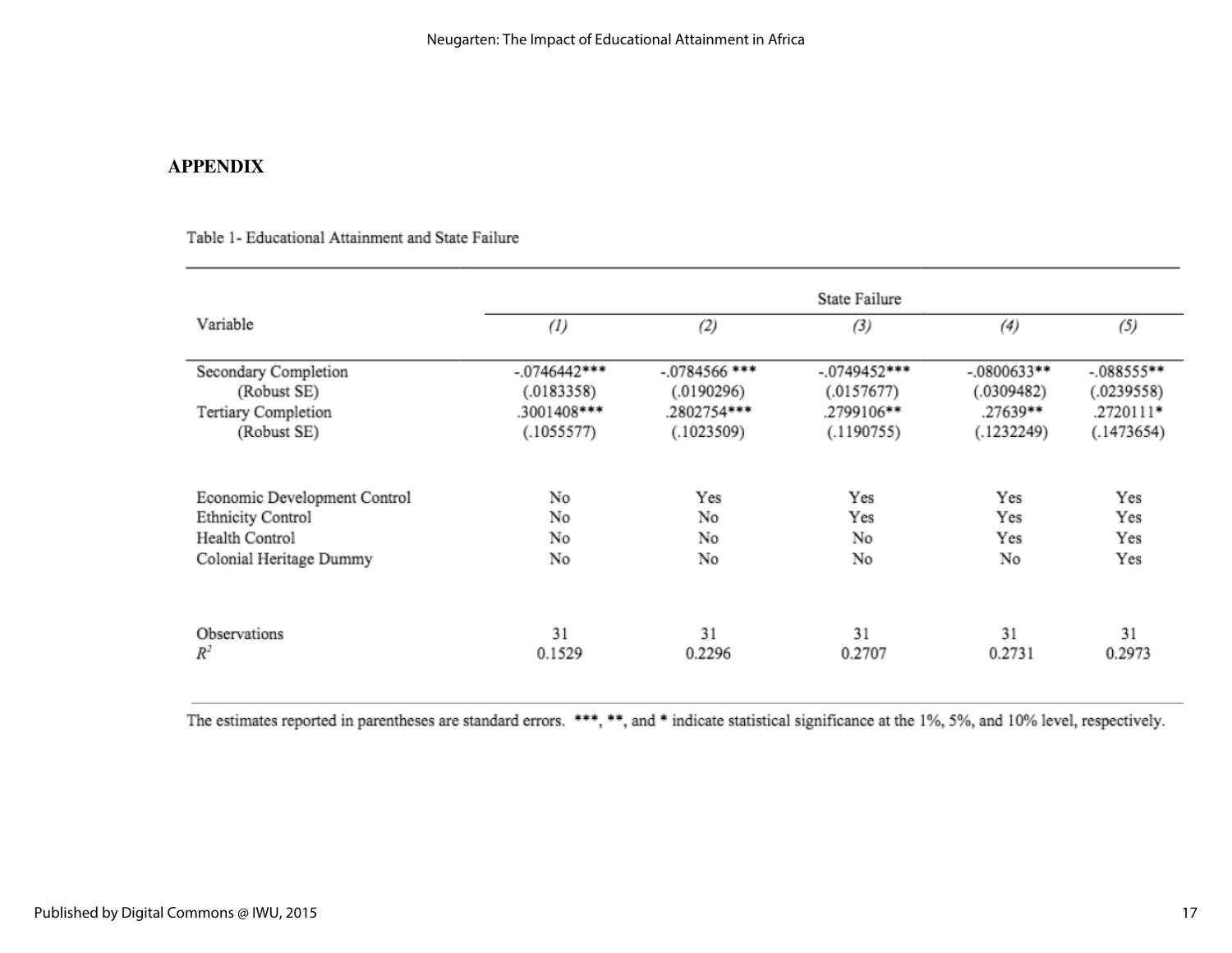#### Table 2 - Persistent Effects of Educational Attainment on State Failure

| Variable                                                                  | $\left( l\right)$                                      | (2)                                                     | (3)                                                    | (4)                                                    |
|---------------------------------------------------------------------------|--------------------------------------------------------|---------------------------------------------------------|--------------------------------------------------------|--------------------------------------------------------|
| Secondary Completion<br>(Robust SE)<br>Tertiary Completion<br>(Robust SE) | $-.088555***$<br>(.0239558)<br>.2720111*<br>(.1473654) | $-.0884749***$<br>(.0244157)<br>.2718468*<br>(.1520007) | $-.080649***$<br>(.0251706)<br>.2523198*<br>(.1624003) | $-.093895***$<br>(.0235907)<br>.2679955*<br>(.1646877) |
| All Controls from Table 1                                                 | Yes                                                    | Yes                                                     | Yes                                                    | Yes                                                    |
| Secondary and Tertiary Schooling 2010                                     | No                                                     | $-.0000836$<br>(.011491)                                | No                                                     | .038832<br>(.0261916)                                  |
| Secondary and Tertiary Schooling 1966-2010                                | No                                                     | No                                                      | $-0.0155122$<br>(.0199006)                             | $-.0632929$<br>(.0433158)                              |
| Observations<br>$R^2$                                                     | 31<br>0.2973                                           | 31<br>0.2973                                            | 31<br>0.3101                                           | 31<br>0.3492                                           |

The estimates reported in parentheses are standard errors. \*\*\*, \*\*, and \* indicate statistical significance at the 1%, 5%, and 10% level, respectively.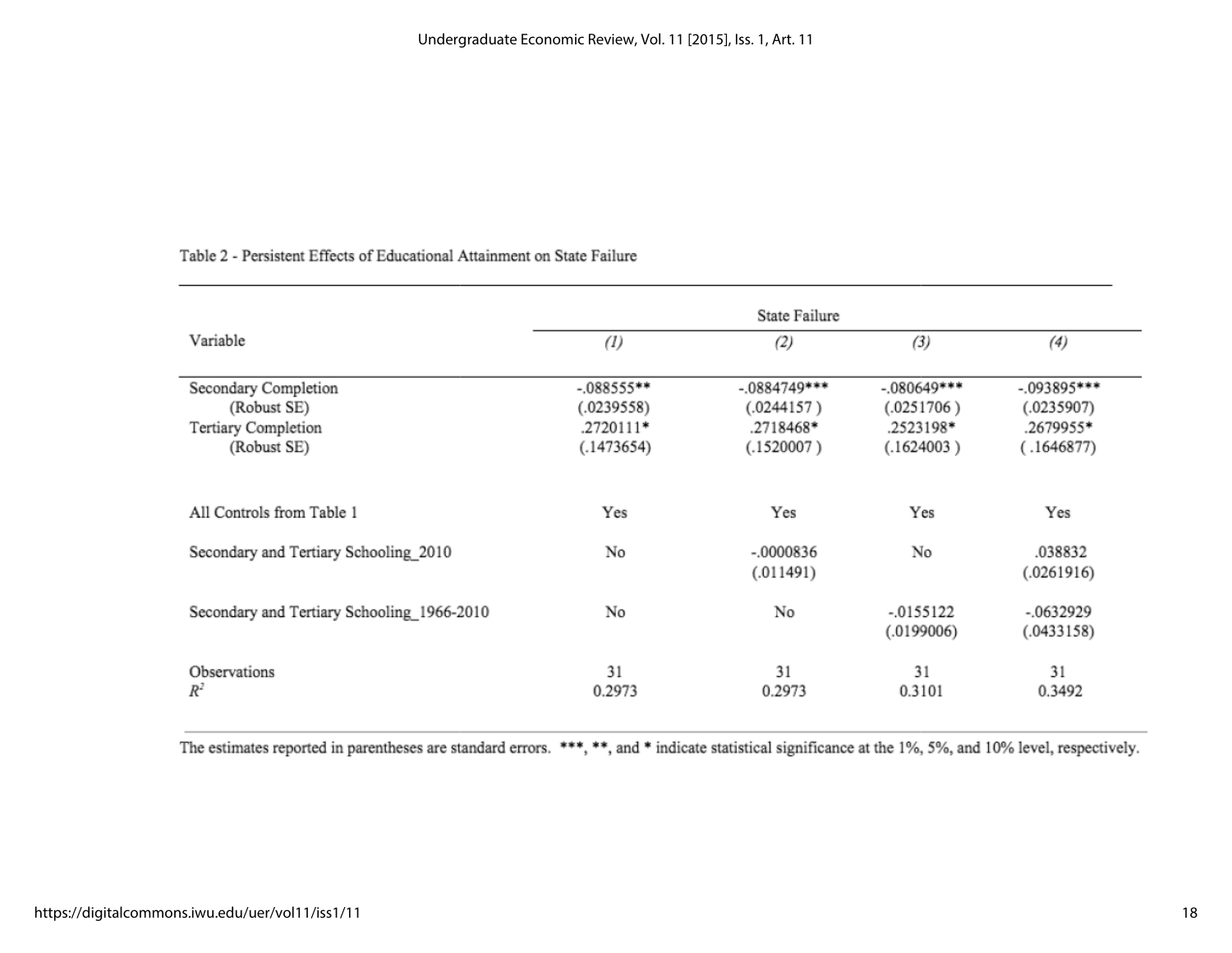|                              | Political Instability Index |                 |                |                |                 |  |
|------------------------------|-----------------------------|-----------------|----------------|----------------|-----------------|--|
| Variable                     | (1)                         | (2)             | (3)            | (4)            | (5)             |  |
| Secondary Completion         | $-.282583$ ***              | $-.2809649$ *** | $-.265859$ *** | $-2897063$ *** | $-.2893483$ *** |  |
| (Robust SE)                  | (.0434044)                  | (.045156)       | (.0570372.)    | (.0880655)     | (.0883122)      |  |
| Tertiary Completion          | .8476231*                   | .8560549*       | .8544853*      | $.85886*$      | .8858878*       |  |
| (Robust SE)                  | (.4983985)                  | (.506777)       | (.4632421)     | (.4625279)     | (.4792357)      |  |
| Economic Development Control | No                          | Yes             | Yes            | Yes            | Yes             |  |
| <b>Ethnicity Control</b>     | No                          | No              | Yes            | Yes            | Yes             |  |
| Health Control               | No                          | No              | No             | Yes            | Yes             |  |
| Colonial Heritage Dummy      | No                          | No              | No             | No             | Yes             |  |
| Observations                 | 31                          | 31              | 31             | 31             | 31              |  |
| $R^2$                        | 0.2774                      | 0.2795          | 0.3948         | 0.3980         | 0.4063          |  |

#### Table 3 - Educational Attainment and Political Instability

The estimates reported in parentheses are standard errors. \*\*\*,\*\*, and \* indicate statistical significance at the 1%, 5%, and 10% level, respectively.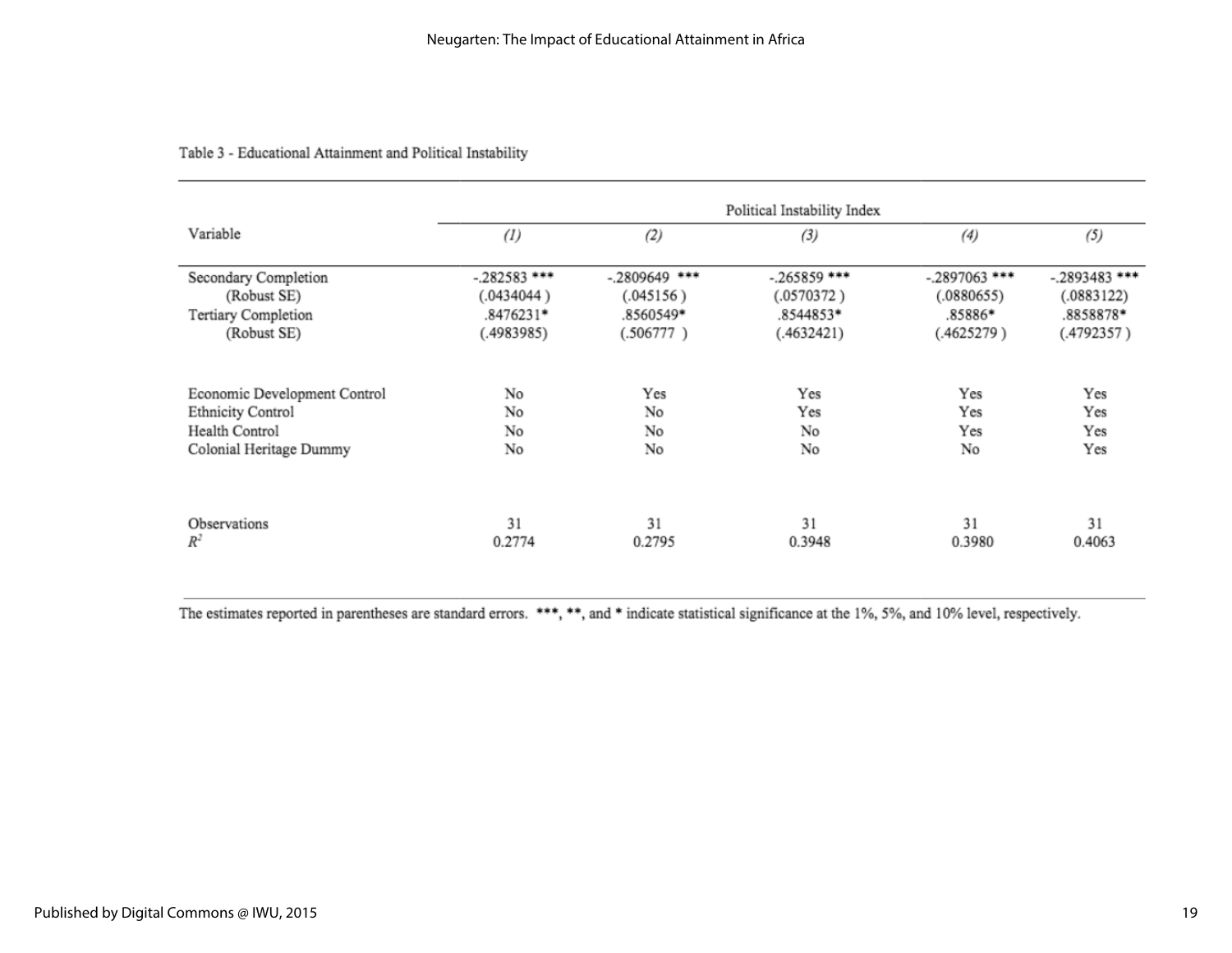| Variable                                                                  | (1)                                                      | (2)                                                     | (3)                                                     | (4)                                                    |
|---------------------------------------------------------------------------|----------------------------------------------------------|---------------------------------------------------------|---------------------------------------------------------|--------------------------------------------------------|
| Secondary Completion<br>(Robust SE)<br>Tertiary Completion<br>(Robust SE) | $-.2893483$ ***<br>(.0883122)<br>.8858878*<br>(.4792357) | $-.2893769***$<br>(.0906831)<br>.8860904*<br>(.4841868) | $-.288869$ ***<br>(.0903209)<br>.9189568*<br>(.4921293) | $-.276017***$<br>(.0961862)<br>.9004064*<br>(.4560114) |
| All Controls from Table 1                                                 | Yes                                                      | Yes                                                     | Yes                                                     | Yes                                                    |
| Secondary and Tertiary Schooling_2010                                     | No                                                       | .0001022<br>(.0377216)                                  | No                                                      | $-0424143$<br>(.085185)                                |
| Secondary and Tertiary Schooling 1966-2010                                | No                                                       | No                                                      | .0263893<br>(.0665795)                                  | .0786794<br>(.1403916)                                 |
| Observations<br>$R^2$                                                     | 31<br>0.4063                                             | 31<br>0.4063                                            | 31<br>0.4101                                            | 31<br>0.3853                                           |

### Table 4- Persistent Effects of Educational Attainment on Political Instability

The estimates reported in parentheses are standard errors. \*\*\*, \*\*, and \* indicate statistical significance at the 1%, 5%, and 10% level, respectively.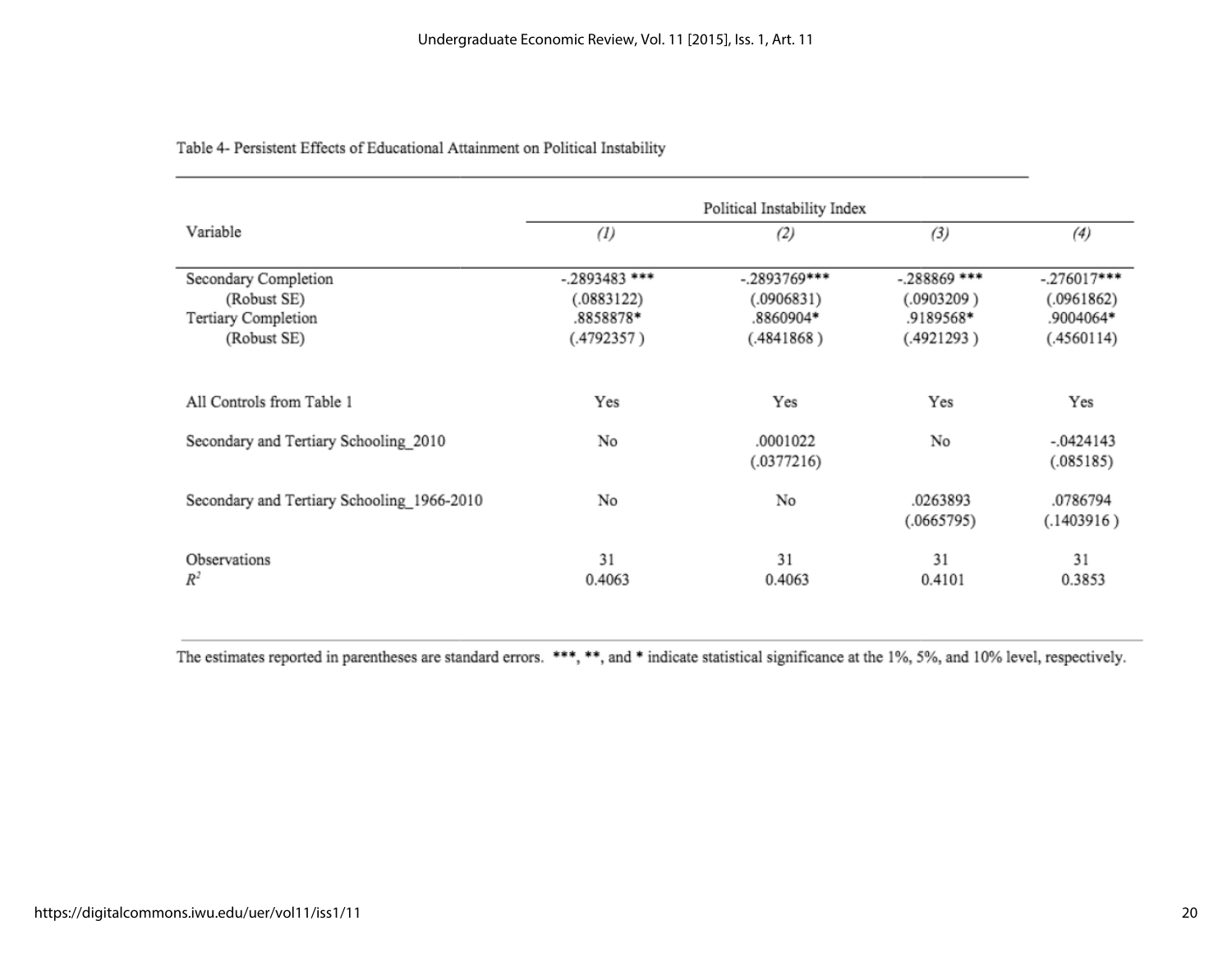Table 5: Data Appendix

| Variable Name                                                | <b>Description and Source</b>                                                                                                                                                                                                                                      | Observations |
|--------------------------------------------------------------|--------------------------------------------------------------------------------------------------------------------------------------------------------------------------------------------------------------------------------------------------------------------|--------------|
| Dependent Variables:<br><b>State Failure</b>                 | I define "state failure" as the final outbreak of civil<br>war, ethnic intrastate conflict, or any major violence<br>between distinct groups with the intent to impose a<br>unilateral result. I confine such conflicts where more<br>than 1000 deaths occurred    | 31           |
| <b>Political Instability Index</b>                           | Measures the social, economic and political factors<br>associated with political instability in 165 countries<br>worldwide in 2009. Ranks nation on a scale of 0 (no<br>vulnerability) to 10 (highest vulnerability). Source:<br>Economist Intelligence Unit. 2009 | 31           |
| Independent Variables:<br><b>Secondary School Completion</b> | Average of secondary school attainment rates for the<br>20 to 24 cohort from 1950 through 1965. Average of<br>1950, 1955, 1960, and 1965. Source: Barro and Lee<br>${2010}$                                                                                        | 31           |
| <b>Tertiary School Completion</b>                            | Average of tertiary school attainment rates for the 20<br>to 24 cohort from 1950 through 1965. Average of<br>1950, 1955, 1960, and 1965. Source: Barro and Lee<br>${2010}$                                                                                         | 31           |
| Controls:<br><b>Population Density</b>                       | Defined as people per sq. km of land area. Used as a<br>proxy for economic development as a control<br>variable. I take the average of 1950, 1955, 1960, and<br>1965.                                                                                              | 31           |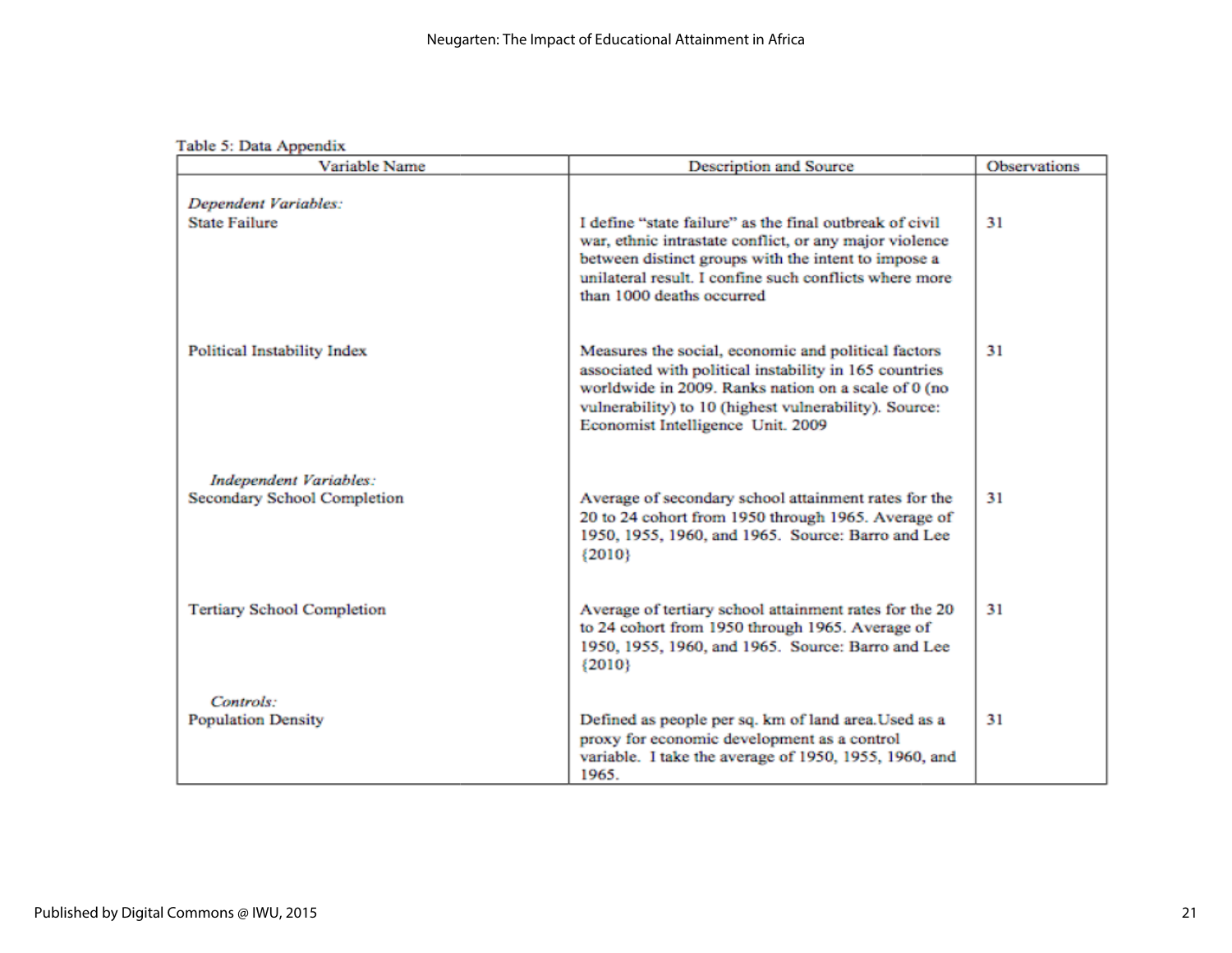| <b>Ethnolinguistic Fractionalization</b> | Average value of five different indices of<br>ethnolinguistic fractionalization. Its value ranges<br>from 0 to 1. The five component indices are: $(1)$<br>index of ethnolinguistic fractionalization in<br>1960, which measures the probability that two<br>randomly selected people from a given country<br>will not belong to the same ethnolinguistic<br>group(the index is based on the number and size<br>of population groups as distinguished by their<br>ethnic and linguistic status); (2) probability of two<br>randomly selected individuals speaking different<br>languages; (3) probability of two randomly<br>selected individuals do not speak the same<br>language; (4) percent of the population not<br>speaking the official language; and (5) percent of<br>the population not speaking the most widely used<br>language. Sources: Easterly and Levine, 1997.<br>The sources of the components of the average<br>index are (1) Atlas Narodov Mira, 1964;<br>(2) Muller, 1964; (3) Roberts, 1962; (4) and (5)<br>Gunnemark, 1991. | 31 |
|------------------------------------------|------------------------------------------------------------------------------------------------------------------------------------------------------------------------------------------------------------------------------------------------------------------------------------------------------------------------------------------------------------------------------------------------------------------------------------------------------------------------------------------------------------------------------------------------------------------------------------------------------------------------------------------------------------------------------------------------------------------------------------------------------------------------------------------------------------------------------------------------------------------------------------------------------------------------------------------------------------------------------------------------------------------------------------------------------|----|
| <b>Total Life Expectancy at Birth</b>    | Life expectancy at birth indicates the number of years<br>a newborn infant would live if prevailing patterns of<br>mortality at the time of its birth were to stay the same<br>throughout its life. Used as a control variable for<br>health factors. Average of 1950, 1955, 1960, and<br>1965. Source: World Bank                                                                                                                                                                                                                                                                                                                                                                                                                                                                                                                                                                                                                                                                                                                                   | 31 |
| <b>Infant Mortality Rate</b>             | Defined as the number of infants dying before<br>reaching one year of age, per 1,000 live births in a<br>given year. Average of 1950, 1955, 1960, and 1965.<br>Source: World Bank                                                                                                                                                                                                                                                                                                                                                                                                                                                                                                                                                                                                                                                                                                                                                                                                                                                                    | 31 |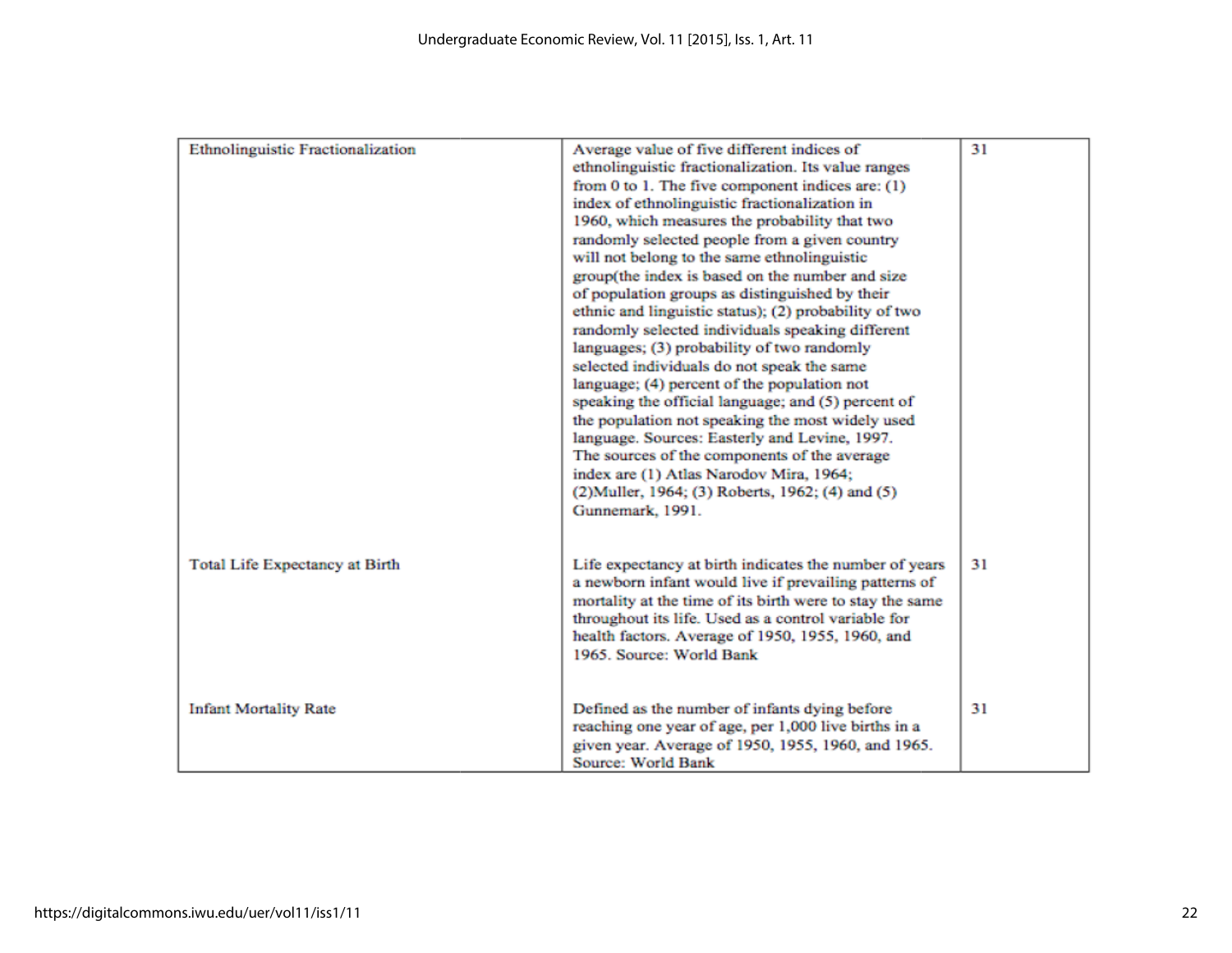| <b>British Dummy</b>                       | Dummy variable for African countries who were<br>occupied by Britain during colonization. Source: Iowa<br>State. Modern World History                                                                                                  | 31 |
|--------------------------------------------|----------------------------------------------------------------------------------------------------------------------------------------------------------------------------------------------------------------------------------------|----|
| Latitude                                   | The absolute value of the latitude of the country,<br>scaled to take values between 0 and 1. Source:<br>CIA 1996.                                                                                                                      | 31 |
| Secondary and Tertiary Schooling 2010      | Average of secondary and tertiary school attainment<br>rates for the 20 to 24 cohort for 2010. Source: Barro<br>and Lee $\{2010\}$                                                                                                     | 31 |
| Secondary and Tertiary Schooling 1966-2010 | Average of secondary and tertiary school attainment<br>rates for the 20 to 24 cohort between 1966 and 2010.<br>Average of 1960, 1965, 1970, 1975, 1980, 1985,<br>1990, 1995, 2000, 2005, and 2010. Source: Barro and<br>Lee $\{2010\}$ | 31 |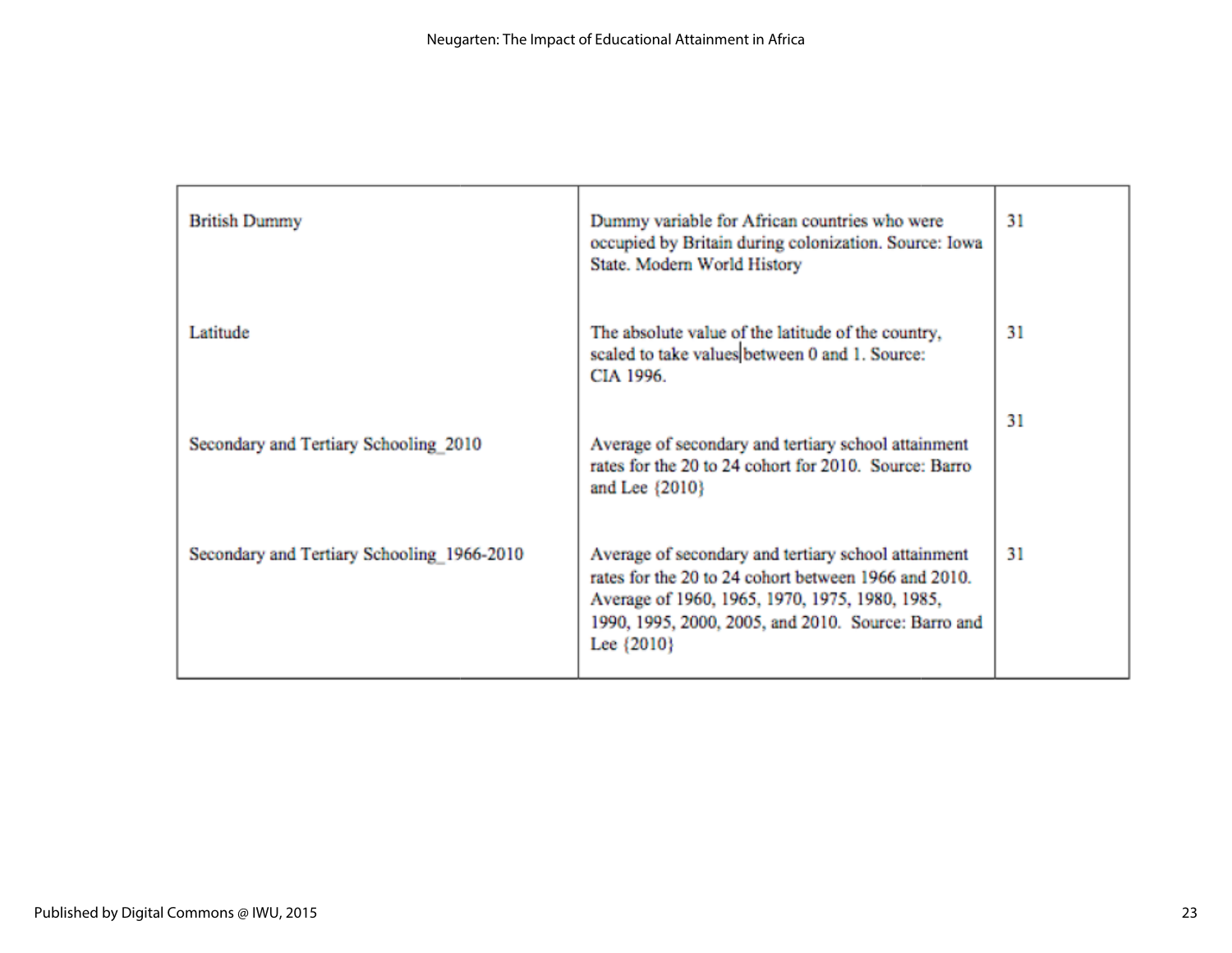## Table 6: Summary Statistics

| Variable                                                                                                                                                                                                    | Observations                           | Mean                                                  | Standard Deviation                                   | Min                                                          | Max                                             |
|-------------------------------------------------------------------------------------------------------------------------------------------------------------------------------------------------------------|----------------------------------------|-------------------------------------------------------|------------------------------------------------------|--------------------------------------------------------------|-------------------------------------------------|
| Dependent Variables:<br>State Failure<br>Political Instability Index                                                                                                                                        | 31<br>31                               | .709<br>6.43                                          | .461<br>1.18                                         | 0<br>3.5                                                     | 1<br>8.8                                        |
| Independent Variables:<br>Secondary School Completion<br>Tertiary School Completion                                                                                                                         | 31<br>31                               | 1.63<br>.309                                          | 2.10<br>.446                                         | .2<br>0                                                      | 11.8<br>2                                       |
| Controls:<br>Population Density<br>Ethnolinguistic Fractionalization index<br>Total Life Expectancy at Birth<br>Infant Mortality Rate<br>British Dummy<br>Latitude<br>Secondary and Tertiary Schooling 2010 | 31<br>31<br>31<br>31<br>31<br>31<br>31 | 29.2<br>.536<br>43.4<br>147.7<br>.516<br>.175<br>13.4 | 63.9<br>.316<br>6.86<br>40.6<br>.508<br>.142<br>5.40 | .789<br>$\Omega$<br>28.8<br>62.7<br>$\Omega$<br>.011<br>2.23 | 353.63<br>.890<br>60.8<br>227.3<br>.667<br>24.0 |
| Secondary and Tertiary Schooling 1966-2010                                                                                                                                                                  | 31                                     | 10.0                                                  | 3.93                                                 | 2.13                                                         | 17.7                                            |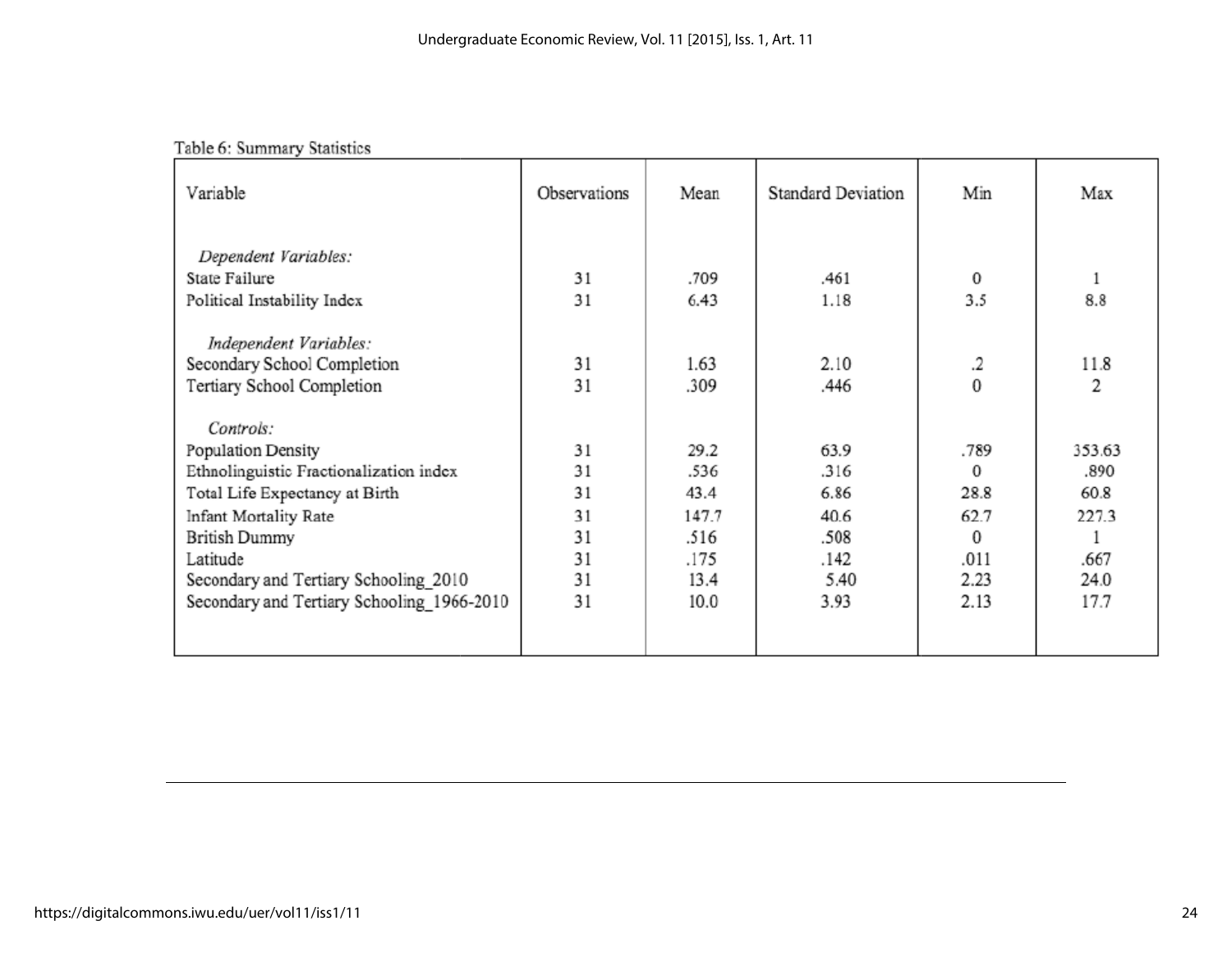#### **REFERENCES**

J. Bibby and M. Peil, "Secondary Education in Ghana: Private Enterprise and Social Selection," Sociology of Education 47 (1974): 399-418.

Institutions Douglass C. North The Journal of Economic Perspectives, Vol. 5, No. 1 (Winter, 1991), pp. 97-112

Acemoglu, Daron, and Simon Johnson. Institutions as the Fundamental Cause of Long-run Growth. Cambridge, Mass.: National Bureau of Economic Research, 2004. 386-464.

Markets and States in Tropical Africa: The Political Basis of Agricultural Policies by Robert H. Bates

Endogenous Technological Change. Paul M. Romer Source: The Journal of Political Economy, Vol. 98, No. 5, Part 2: The Problem of Development: A Conference of the Institute for the Study of Free Enterprise Systems (Oct., 1990), pp. S71- S102

Human Capital and Growth Robert J. Barro The American Economic Review, Vol. 91, No. 2, Papers and Proceedings of the Hundred Thirteenth Annual Meeting of the American Economic Association (May, 2001), pp. 12-17

Political Instability and Economic Growth Alberto Alesina, Sule Özler, Nouriel Roubini and Phillip Swagel Journal of Economic Growth, Vol. 1, No. 2 (June, 1996), pp. 189-211

The State of Higher Education in Somalia. The Heritage Institute.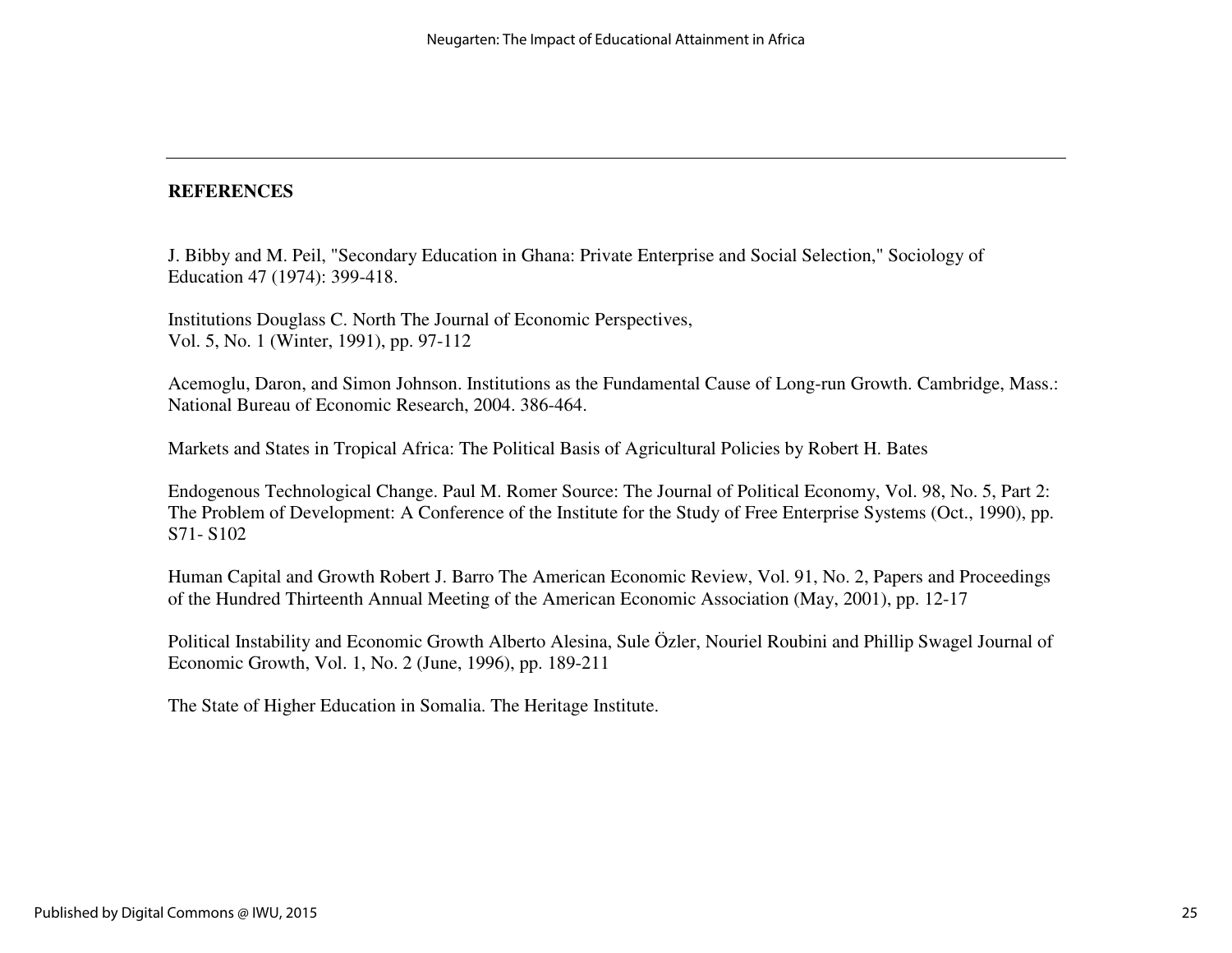Education: An Obstacle to Development? Some Remarks about the Political Functions of Education in Asia and Africa Theodor Hanf, Karl Ammann, Patrick V. Dias, Michael Fremerey and Heribert Weiland Comparative Education Review, Vol. 19, No. 1, Politics/Education (Feb., 1975), pp. 68-87

Barro, Robert J., and Jong Wha Lee. "A New Data Set of Educational Attainment in the World, 1950–2010." Journal of Development Economics, 2010, 184-98.

Bibby, John, and Margaret Peil. "Secondary Education in Ghana: Private Enterprise and Social Selection." Sociology of Education, 1974, 399.

Cass, David. "Optimum Growth in an Aggregative Model of Capital Accumulation."The Review of Economic Studies, 1965, 233.

Foster, Philip. "Education and Social Differentiation in Less Developed Countries." Comparative Education Review, 1977, 211.

Huillery, Elise. "History Matters: The Long-Term Impact of Colonial Public Investments in French West Africa." American Economic Journal: Applied Economics, 2009, 176-215

Rotberg, Robert I. State Failure and State Weakness in a Time of Terror. Cambridge, Mass.: World Peace Foundation ;, 2003.

Rotberg, Robert I. When States Fail: Causes and Consequences. Princeton, N.J.: Princeton University Press, 2004.

Solow, Robert M. "A Contribution to the Theory of Economic Growth." The Quarterly Journal of Economics, 1956, 65.

The Economist Intelligence Unit. Political Instability Index. 2009